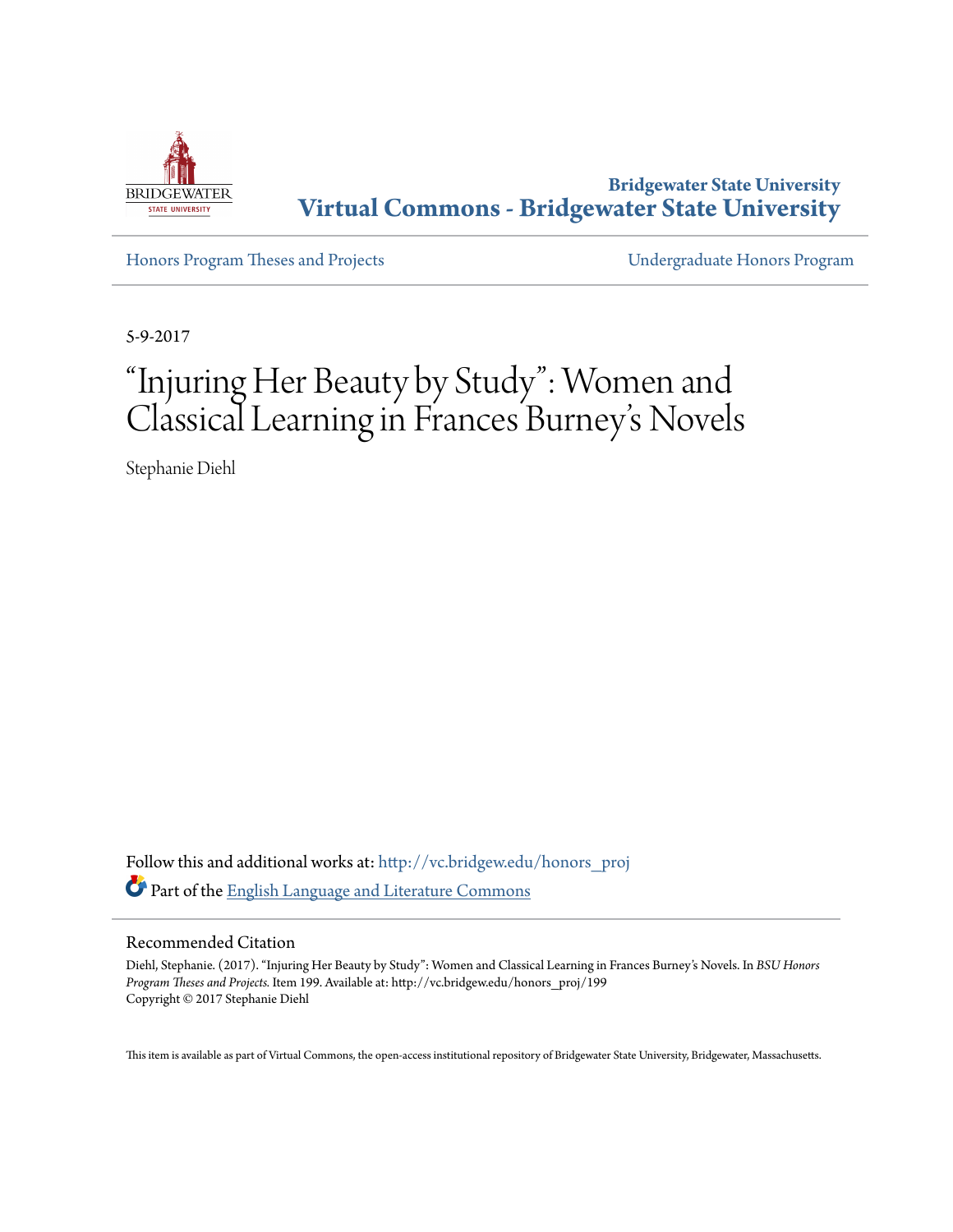"Injuring Her Beauty by Study" Women and Classical Learning in Frances Burney's Novels

Stephanie Diehl

Submitted in Partial Completion of the Requirements for Departmental Honors in English

> Bridgewater State University May 9, 2017

> > Dr. Elizabeth Veisz, Thesis Director Dr. Kevin Kalish, Committee Member Dr. Cynthia Ricciardi, Committee Member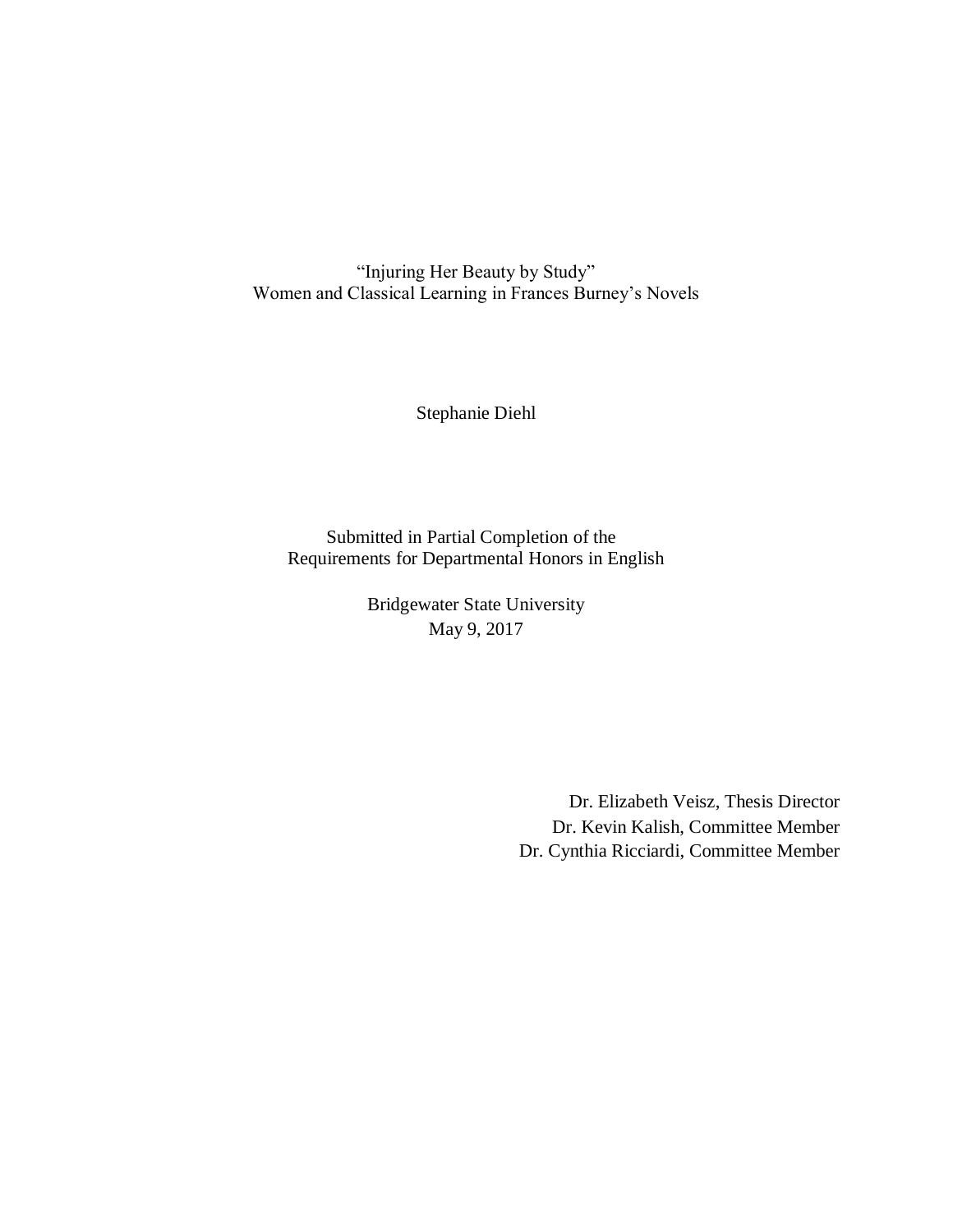## "Injuring Her Beauty by Study":

## Women and Classical Learning in Frances Burney's Novels

 Eighteenth-century author Frances Burney uses her novels as vehicles to engage in contemporary discussions about methods of self-education. Seen as inferior tools for selfeducation, novels were, according to Samuel Johnson, "written chiefly to the young, the ignorant, and the idle, to whom they serve as lectures of conduct, and introductions into life" (176). To such thinkers as Johnson, an education from a novel could never compete with the classical education available to the privileged men at university. However, this education was denied to women, and it was a popular belief that a classically educated woman was "injuring her beauty by study" (*Camilla* 46). Women, as both authors and readers, mostly had access to the marketplace of novels. Aware of her contemporaries' pejorative view of the novel, Burney hesitates to even refer to her first work, *Evelina*, as a novel, fearing the rejection of male critics. Her treatment of the classics in *Evelina* reflects the dominant views of her contemporaries. The narrative voice echoes the prevailing opinion of men during this time period: classically educated women were unappealing and unfeminine. However, as Burney matures as an author, her third novel, or, as she calls it "prose epic," *Camilla*, demonstrates a measurable shift from this point of view. The focus in *Camilla* departs from the disparaging attitude toward learned women, and instead points to the failures of the classical education for both men and women and the contrasting efficacy of the novel. An analysis of the evolution between her first and third novel, as well as her rejection of classical education, demonstrates Burney's endorsement of the novel as an appropriate vehicle for education.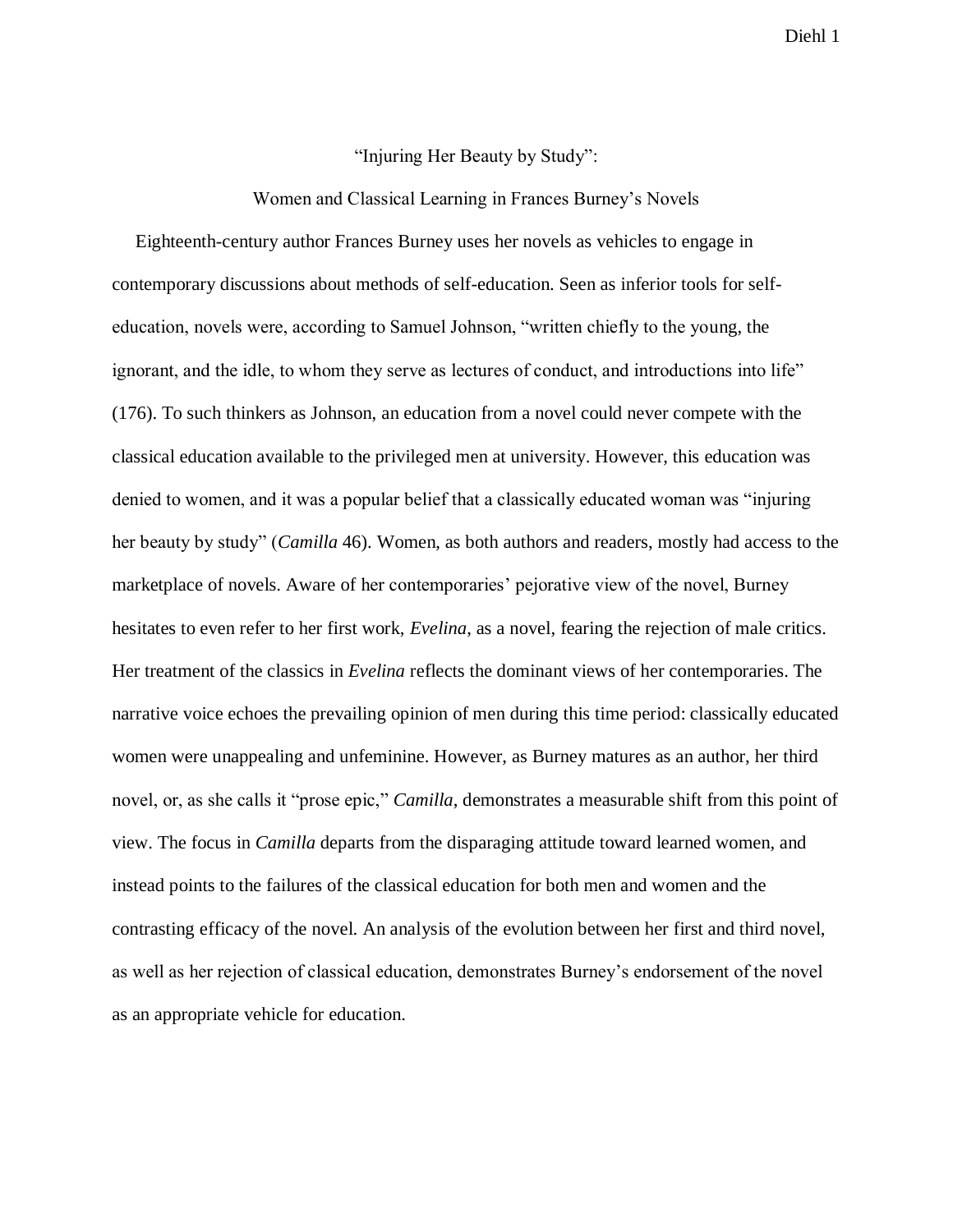# Eighteenth-century Educational Concerns

 Burney's contemporary philosophers, moralists, and conduct book authors expressed concerns about the effects of novel reading, especially when it came to young women. Samuel Johnson is not alone when he claims that "[novels] are the entertainment of minds unfurnished with ideas, and therefore easily susceptible of impressions; not fixed by principles, and therefore easily following the currency of fancy; not informed by experience, and consequently open to every false suggestion and partial account" (176). In other words, novels were dangerous precisely because their audience was ignorant and easily swayed. Margaret Doody points out that Johnson's description of the novel's intended audience, including his description of "the young, the ignorant, and the idle," is most certainly aimed at young women (Johnson 176). Doody writes, "Forever a minor before the law, a woman will almost certainly be 'ignorant' in regard to Greek and Latin, and 'idle' in that she engages in no public work" (*The True Story of the Novel*  279). Thus, it is women who are reading novels, and women who are uninformed and "open to every false suggestion and partial account" (Johnson 176). Novels are dangerous for women because women are easily influenced and because they have no alternate means of education.

This concern with the gender of the novel's audience, and the dangers associated with it, is something the moralist James Fordyce also addresses. An admirer of Johnson, Fordyce is most famous for his conduct book, *Sermons to Young Women*. First published in 1765, *Sermons to Young Women* was the most popular conduct book in the second half of the eighteenth century (Hemlow 734). Fordyce employs the conduct or courtesy book to admonish young women and guide them toward correct (socially-acceptable) behavior. Joyce Hemlow explains that conduct books often "attempted to inculcate good morals. They were for the most part semi-philosophical or semi-religious; they attempted to establish first principles first, then a code of behavior based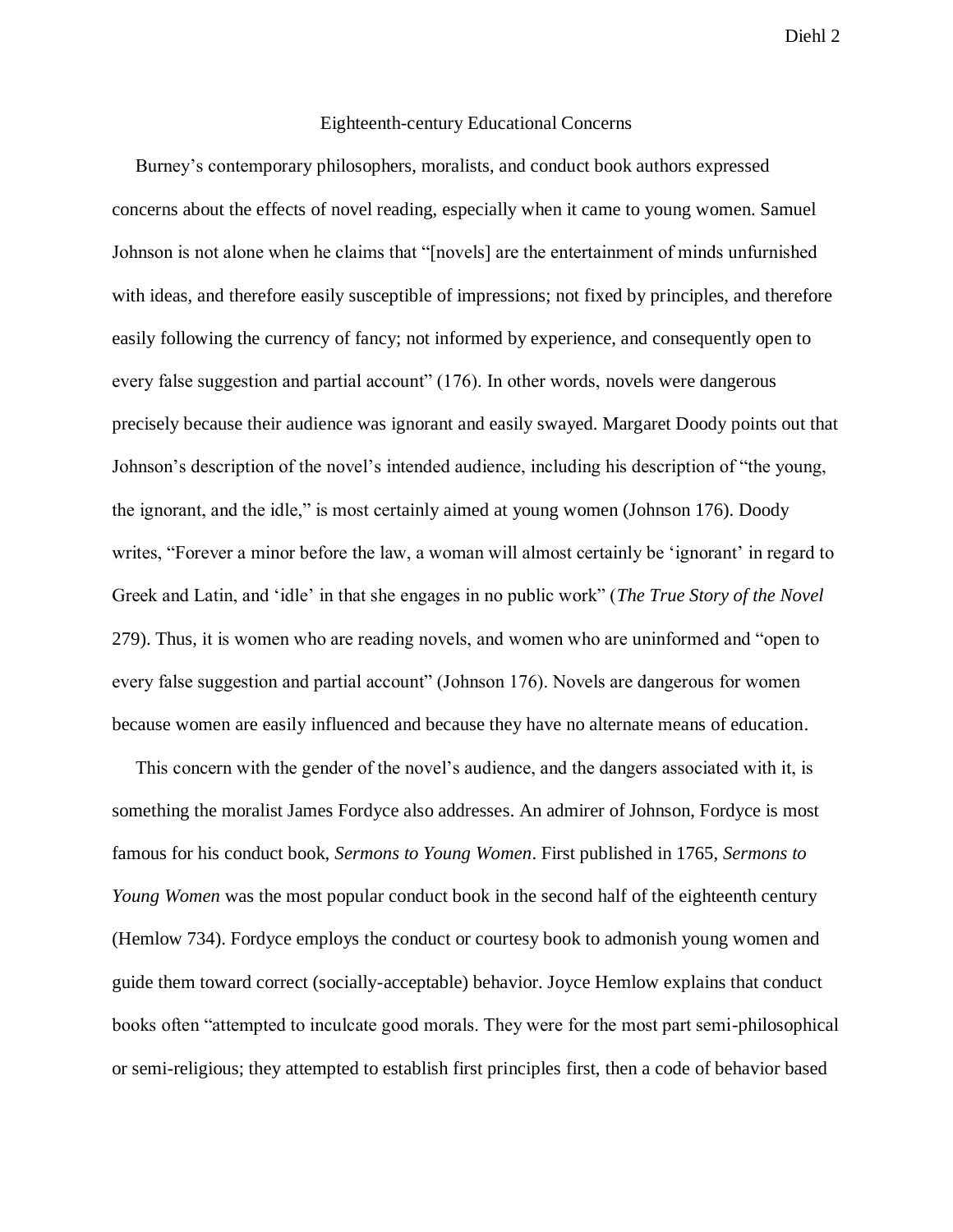on these principles, that is a system of *morals*" (733). For Fordyce, this meant encouraging women to avoid reading novels, His system of morals is dependent on the idea that novels are inherently flawed and dangerous. In his chapter "On Female Virtue," Fordyce warns women that there are "very few, in the style of Novel, that you can read with safety, and yet fewer that you can read with advantage—What shall we say of certain books, which we are assured (for we have not read them) are in their nature so shameful, in their tendency so pestiferous, and contain such rank treason against the royalty of Virtue, such horrible violation of all decorum, that she who can bear to peruse them must in her soul be a prostitute" (75). For Fordyce, novels are dangerous because they cannot be "read with advantage." For Fordyce, literature must provide constructive guidance toward proper behavior. Novels do not do this; instead, they violate the "decorum," or system of morals and behavior Fordyce is striving to create. In other words, they do not provide proper instruction for a young woman. The portrayal of vice in such books becomes a "fatal poison to virtue" specifically because they do not educate in the way Fordyce wishes them to (73). He desires women to learn traditionally feminine virtues, like those demonstrated by Samuel Richardson's heroine Clarissa: "we find in her character a beauty, a sweetness, an artlessness" (75). This novel is the only exception to Fordyce's rejection of the novel because it portrays a woman behaving appropriately. He goes on to claim, "We consider the general run of Novels as utterly unfit for you. Instruction they convey none. They paint scenes of pleasure and passion altogether improper for you to behold, even with the mind's eye" (75-6). Fordyce's argument, like Johnson's, is predicated on the idea that women are ignorant and easily influenced by what they read. For Johnson and Fordyce, it seemed that women could easily fall into vice simply because they read about it. And yet, any attempt by a woman to stray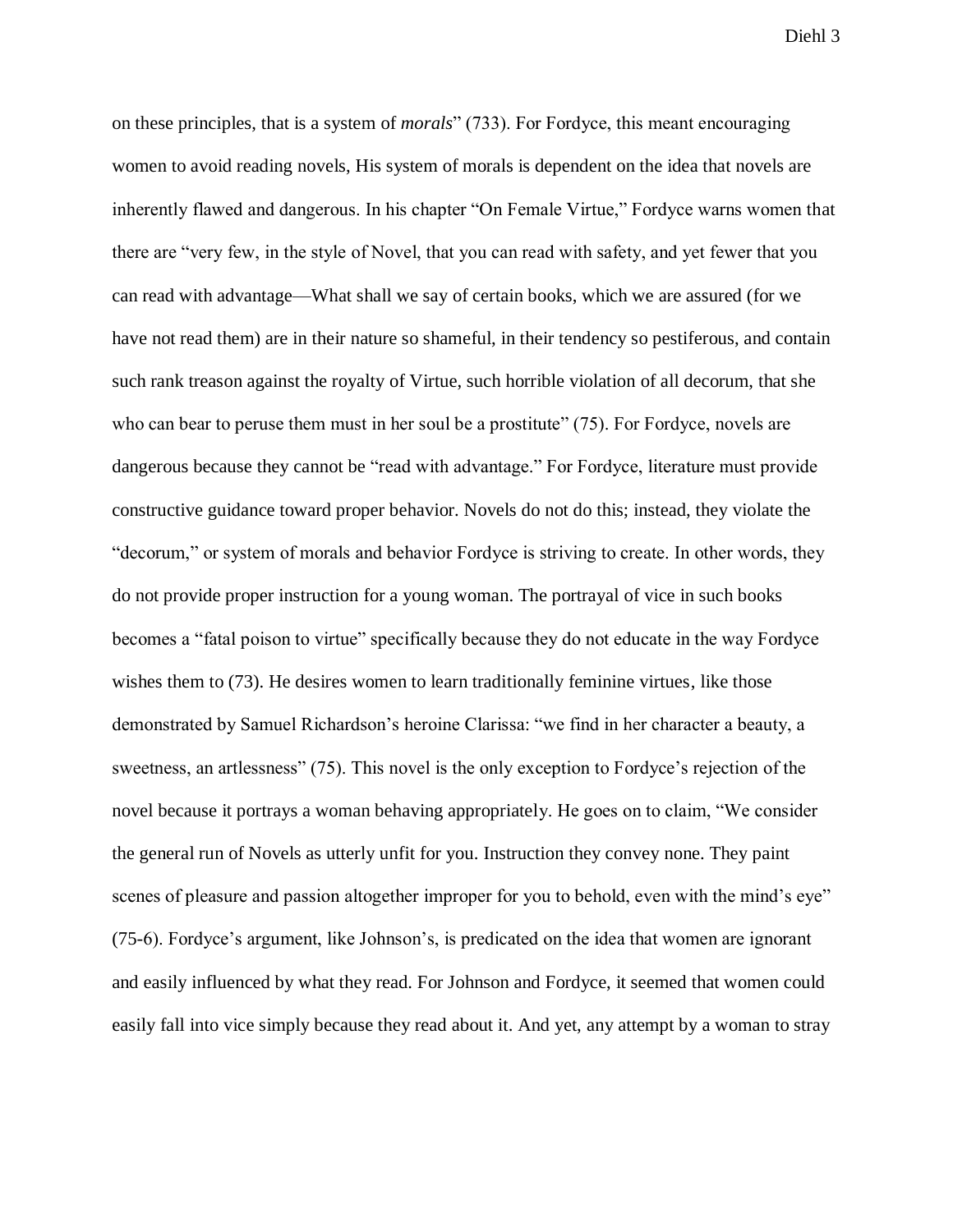from the conduct book and seek out a classical education, which would prevent her from falling victim to the dangers of the novel, was equally taboo.

 The classical, or university education, was not available to women specifically because moralists and writers imagined that such an education would be detrimental to a woman's femininity. Jonathan Swift writes in his *Letter to a very young Lady on her Marriage* that a woman, because she is a woman, will never excel at learning: "after all the pains you may be at, you never can arrive, in point of learning, to the perfection of a school boy'" (qtd. in Kamm 117). Likewise, Samuel Richardson, in a letter to Lady Bradshaigh, writes that a learned woman should not be "an object of fear," but that if a woman ignores her domestic duties in order to learn, then "she is good for nothing" (qtd. in Kamm 118). That a woman's feminine duties as a wife must take precedence over learning was an opinion not restricted to men only. Even Bluestockings, a social group of highly educated women, including Lady Mary Montagu, Elizabeth Carter, and Hester Chapone, deterred other women from pursuing such a course of study or at least appearing to do so. Lady Mary Montagu encouraged her eldest granddaughter to "'conceal whatever learning she attains with as much solicitude as she would hide crookedness or lameness'" (qtd. in Kamm 103). Hester Chapone warns of "The danger of pedantry and presumption in a woman . . . of her exchanging the graces of imagination for the severity and preciseness of a scholar" (196). Unlike Swift and Richardson, both of these women are concerned not with the effects of learning, but with the appearance of learning. Lady Mary does not actively discourage her granddaughter from being educated; instead, she encourages her to hide it. Hester Chapone, too, is concerned with the loss of a woman's "graces." In other words, if a woman appears educated, she becomes less eligible as a marriage partner. Burney seems to join in the concerns of these women, and when she abandons her study of Ancient Greek, she writes: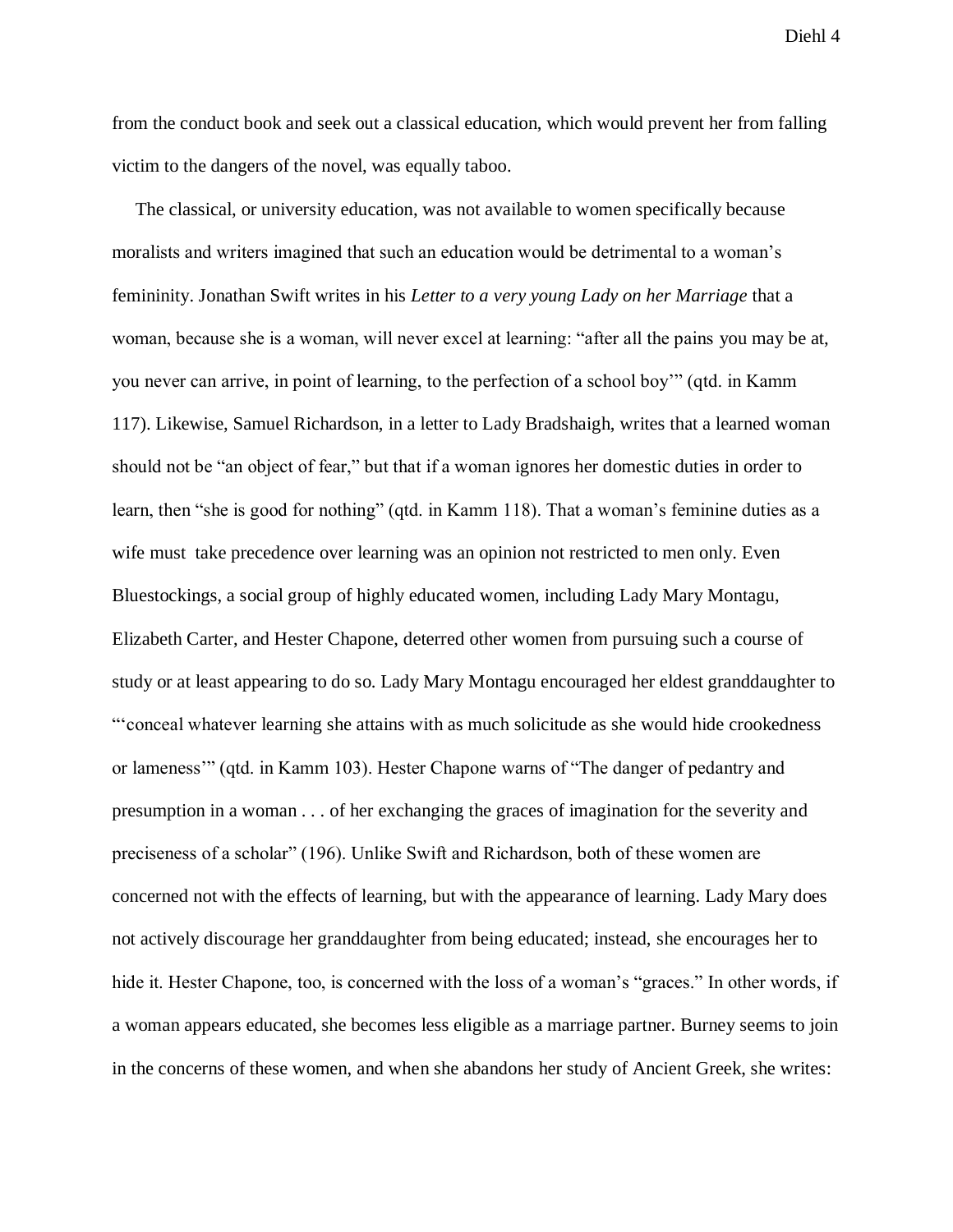"'I am sure I fag [*sic*] more for fear of disgrace than for hope of profit. . . . To devote so much time to acquire something I shall always dread to have known, is really unpleasant enough, considering how many things there are that I might employ myself in that would have no such drawback'" (qtd. in Kamm 104). To Burney, the benefits of learning Greek do not outnumber the social consequences associated with such an education.

## Perspectives of Novelists

 Naturally, the clash between classics and novels as modes of education became an issue for novelists themselves. Many authors chose to address this through a preface to the work, which was a significant part of any eighteenth-century novel, allowing the author to appeal directly to his or her audience. Employed by such novelists as Daniel Defoe and Samuel Richardson, the preface gave authors the opportunity to explain the purpose of the work, as well as how it was to be read. Fordyce's view of novels as the "fatal poison to virtue" became a widespread belief, and novelists often had to defend their works (73). A preface to a novel provided authors with the space to refute this claim and to allege the veracity and didacticism of their work. Burney follows this tradition. She opens *Evelina* with a preface, and even references the authors that have come before her when she writes "while in the annals of those few of our predecessors, to whom this species of writing is indebted for being saved from contempt, and rescued from depravity, we can trace such names as Rousseau, Johnson, Marivaux, Fielding, Richardson, and Smollet" (9). For Burney, the novel is so dangerous that it has been "saved" and "rescued" by these male authors.

 Burney's choice of authors is also significant when considering how an education from a novel relates to the classical education. She includes Fielding and Richardson, both authors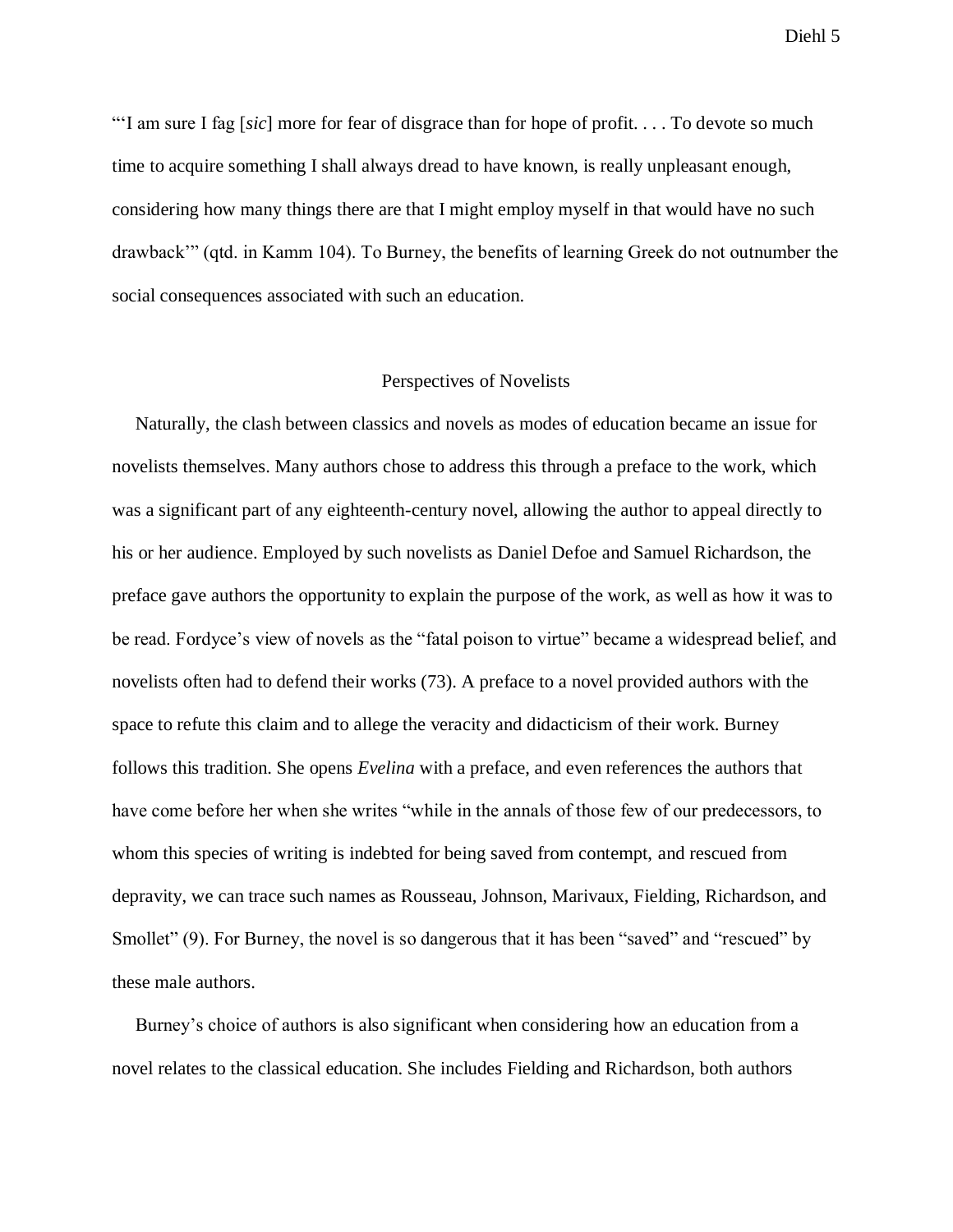whose prefaces to their own novels addressed the relationship between the novel and the classics, specifically the role of the epic, amid the changing literary landscape of the eighteenth century. Ian Watt explores this idea by focusing on Daniel Defoe and Samuel Richardson. Watt explains that there were expectations for novelists in the eighteenth century: "A novelist trained in the orthodox critical tradition was bound to assume that any imitation of life in narrative form ought to be assimilated as far as possible to the rules of the epic which had proliferated since the Renaissance" (325). However, Watt recognizes that Defoe and Richardson depart from this assumption; rather, he argues that "their work strongly suggests the novel's independence of epic theory and practice" (325). He claims that this is because Defoe did not have a thorough classical education, and that Richardson did not have one at all (325). While neither author directly rejects the epic in his preface, it is in these moments, when the author is directly speaking to his audience, that Defoe's and Richardson's views on both the epic and the purpose of the novel become clear. Neither man completely rejects the epic, but both assert the educational value of the novel. And it is in Burney's preface to *Evelina* that the differences between her, Defoe, and Richardson become clear, pointing to her revolutionary view of the novel's relationship with the epic in her later novel, *Camilla*.

 For Defoe, the epic was still a useful literary form—it was not necessarily inferior to the novel. Defoe uses allusions to Greek and Roman literature throughout his works. Watt writes that Defoe's extensive reading "was mainly used, not for literary or critical purposes, but to provide facts for his arguments, and especially to fill out his treatises to book length when invention or memory failed. Classical authors figure mainly as sources of evidence in history, theology, and thaumaturgy" (326). Having received his education at a dissenting academy, Defoe's education differed from other men in that it was more "broad" (326). Thus, for Defoe, the classics were a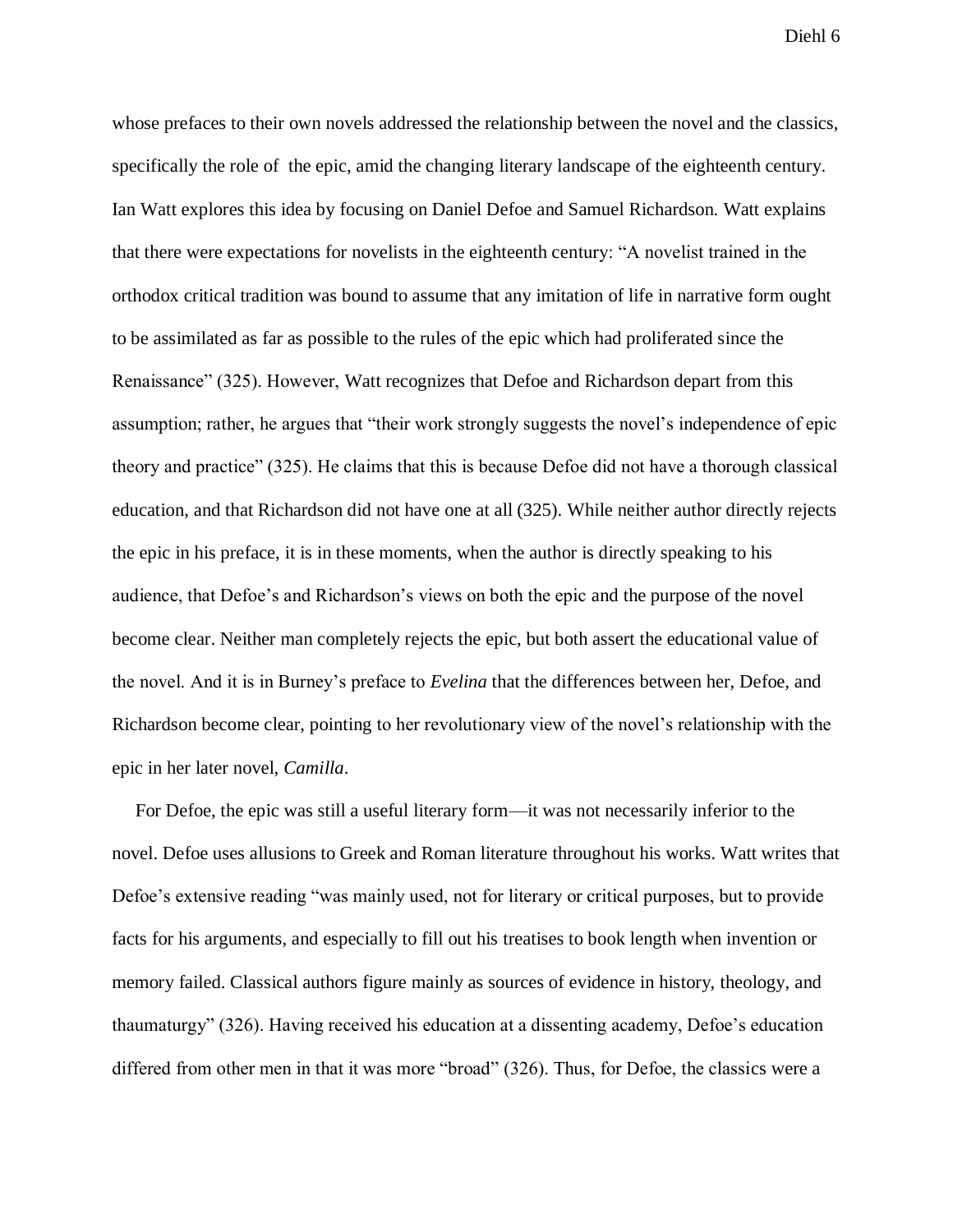way to enter into the conversation of his contemporaries: university educated men. However important his ability to communicate with his equals was, Defoe still found that the classics were problematic when it came to the novel. Concerned that the oral tradition of the epic was inherently dishonest, simply because the stories were not written down immediately, Defoe argues that the tradition of the epic cannot replace "'those two Sovereigns of Argument . . . Reason and Truth'" (qtd. in Watt 327). Defoe does not reject the epic because it is exclusionary or not educational. Instead, he is worried that the fantastical myths of Greek and Roman literature do not contain appropriate morals, nor are they based on any honest accounts. Thus, in the preface to *Moll Flanders*, first published in 1722, Defoe stresses the morality of his novel. He writes that "it is to be hoped that such Readers will be much more pleas'd with the Moral, than the Fable; with the Application, than with the Relation, and with the End of the Writer, than with the Life of the Person written of" (Defoe 4). Aware that he is writing a work of fiction, Defoe speaks directly to his audience to let them know that his seeming dishonesty, or "Fable," is meant to point to a larger moral. However, his readers must be astute; they must know *how* to read the novel. Defoe goes on to express confidence in the novel, arguing that the lessons his readers can learn "are fully sufficient to Justifie any Man in recommending [the book] to the World, and much more to Justifie the Publication of it" (6). Defoe feels that the morality of his work overcomes the negative connotations usually associated with novels.

 Similarly, Samuel Richardson places importance on the seeming veracity of his novel in his preface to *Pamela*, first published in 1740. Like Defoe, Richardson apparently loathes the "'fighting fellows'" of the epic, and he finds that the work is successful based on its "moral purpose," and "its effect on the reader" (qtd. in Watt 333). Unlike Defoe, however, Richardson was not educated in the classics in their original languages (333). He makes fewer classical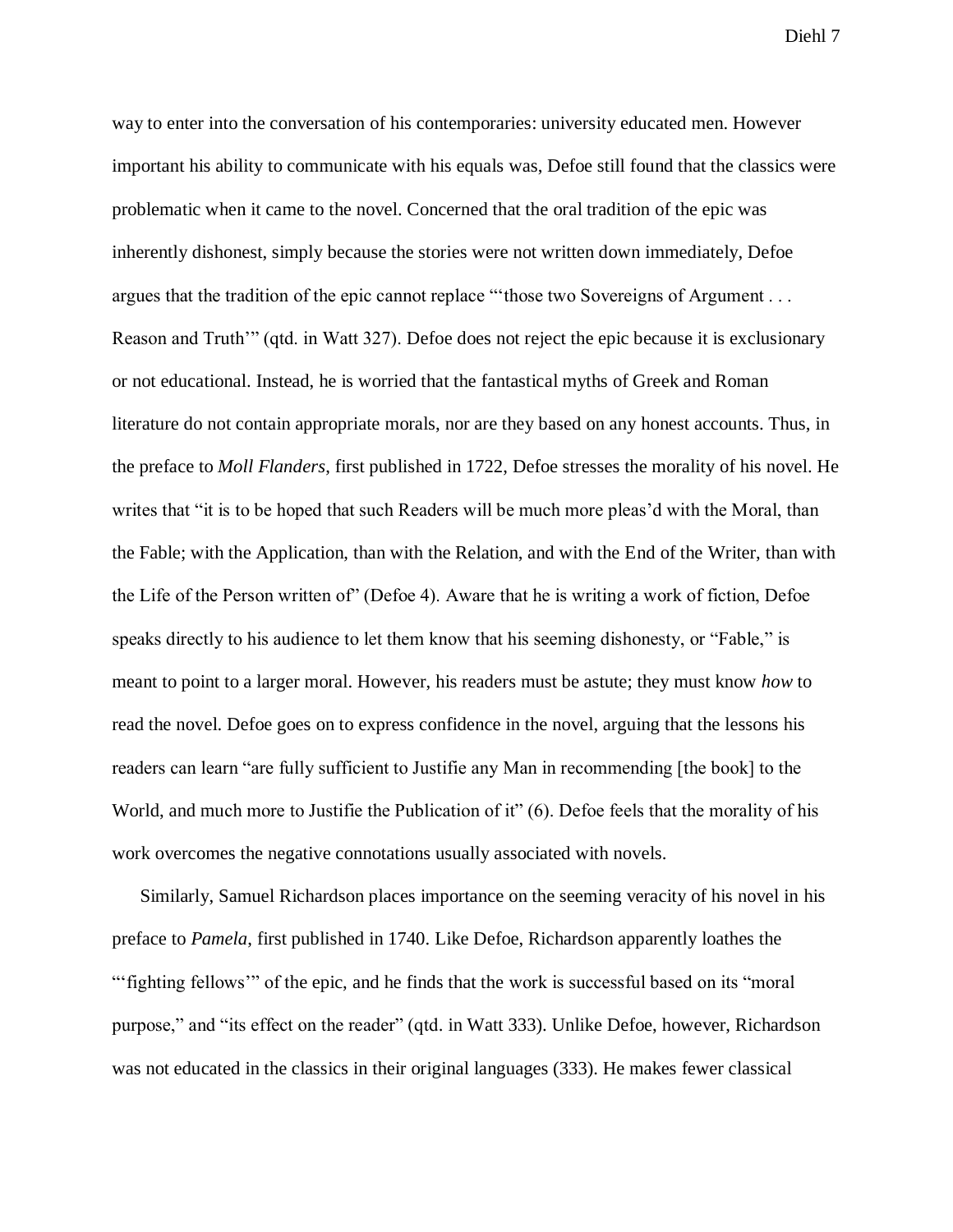allusions than Defoe and seems to distrust the epic more. Richardson sees the potential didactic uses for the novel, and he claims that *Pamela* is educational. He argues in his preface that the work is meant to "Divert *and* Entertain, *and at the same time* to Instruct, *and* Improve *the Minds of the YOUTH of both sexes*" (Richardson 3). He recognizes that the novel is meant to be entertaining, but at the same time he claims that he is presenting something instructive for young people, going on to say that his purpose is "*to inculcate* Religion *and* Morality" (3). And, like Defoe, Richardson expresses confidence in his novel overcoming the negative connotations: "*IF these* . . . *be laudable or worthy Recommendations of any Work, the Editor of the following Letters, which have their Foundation in* Truth *and* Nature, *ventures to assert, that all these desirable Ends are obtained in these Sheets: And as he is therefore confident of the favourable Reception which he boldly bespeaks for this little work; he thinks any* further Preface *or* Apology *for it, unnecessary*" (4). Like Defoe's preface, Richardson's boldly claims that the work is worth reading, and that it will provide the reader with valuable lessons, perhaps those not found in the epic.

 Burney's preface to *Evelina* in 1778 seems to echo these two earlier prefaces. Indeed, Richardson is listed in Burney's account of authors who have redeemed the novel (Burney 9). However, she is less bold in her preface than Defoe and Richardson. She describes herself as an author "happily wrapped up in a mantle of impenetrable obscurity" (9). Burney seems to enjoy the idea of publishing her novel anonymously, so that she will not be judged by her audience. She may be anticipating the objections of male critics, who would take issue with her being a female novelist. Like Defoe and Richardson, Burney claims to be using a work of fiction to express a moral story. Her intent is "To draw characters from nature, though not from life, and to mark the manners of the times" (9). However, Burney does not have the same confidence in the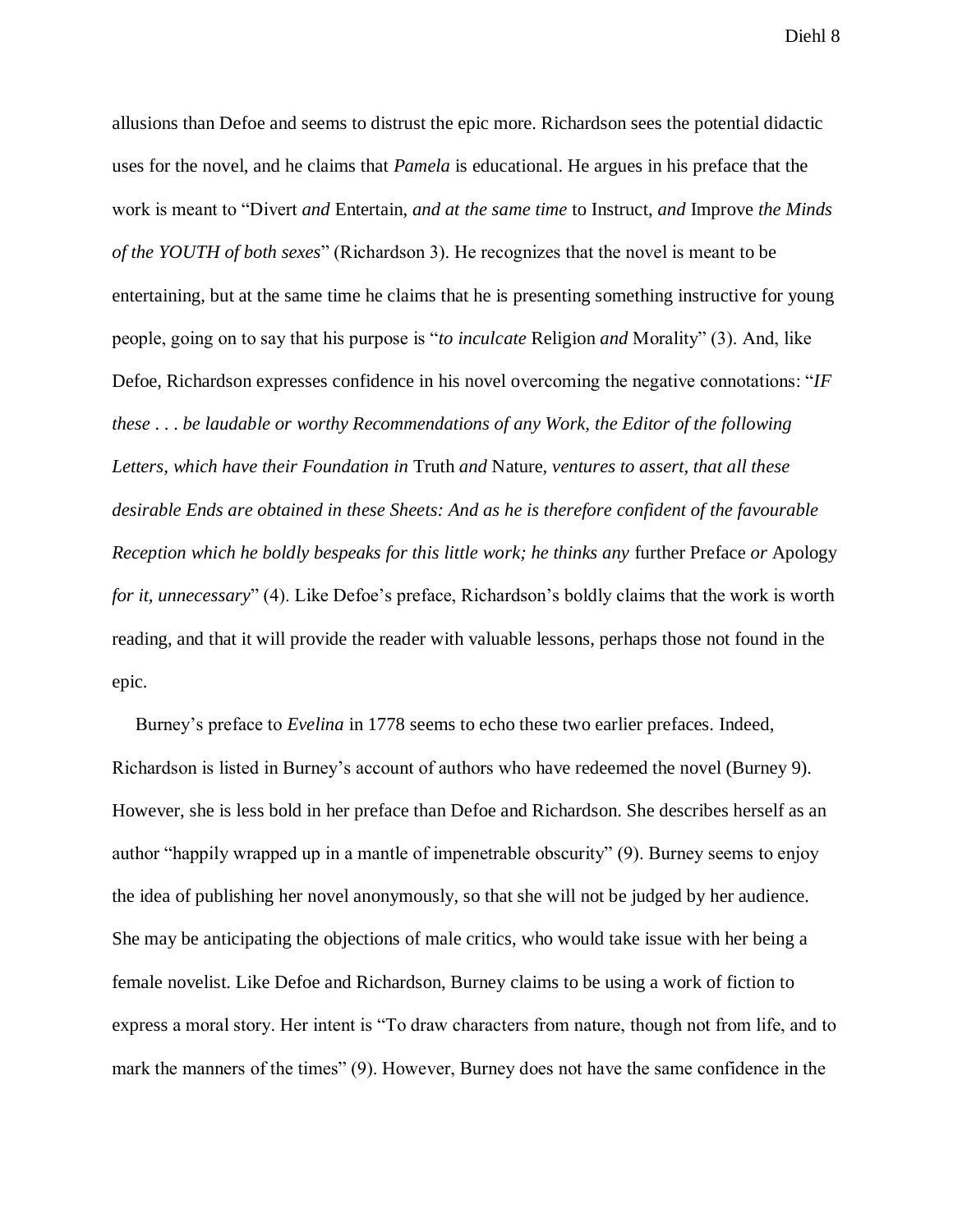novel that her predecessors do. She believes that the novel cannot truly teach or change individuals, as she is intent on "mark[ing] the manners of the time" rather than actively having any effect on them. She goes on to call for the "total extirpation of novels," and claims that young women would benefit from their "annihilation" (9). She claims that novels have caused a "distemper" and have spread their "contagion" among the masses (9). Burney is expressing the commonly purported view that novels were detrimental for educational purposes. She recognizes that this is a deviation from her literary predecessors, writing, "I yet presume not to attempt pursuing the same ground which they have tracked: whence, though they may have cleared the weeds, they have also culled the flowers, and though they have rendered the path plain, they have left it barren" (10). Burney realizes that authors like Defoe and Richardson have done something revolutionary in their approach to the novel. But she notes that she cannot produce similar work, as they have already "culled the flowers." While this may be simple flattery on Burney's part, it also points to her different approach to the relationship between the epic and the novel, an approach that will become even more significant in *Camilla*.

#### *Evelina* (1778)

 Burney's early, conservative views on novels and classically educated women are reflected in her first novel, *Evelina*. The novel tells the story of the eponymous heroine's quest to be acknowledged by her father. In the work, Burney expresses contemporary concerns about novels. At one point, the heroine Evelina even endorses the usefulness of conduct books: "But, really, I think there ought to be a book, of the laws and customs *à-la-mode*, presented to all young people, upon their first introduction into public company" (84). Evelina sees the conduct book, the genre most used to repudiate the educational quality of the novel, as beneficial. More importantly,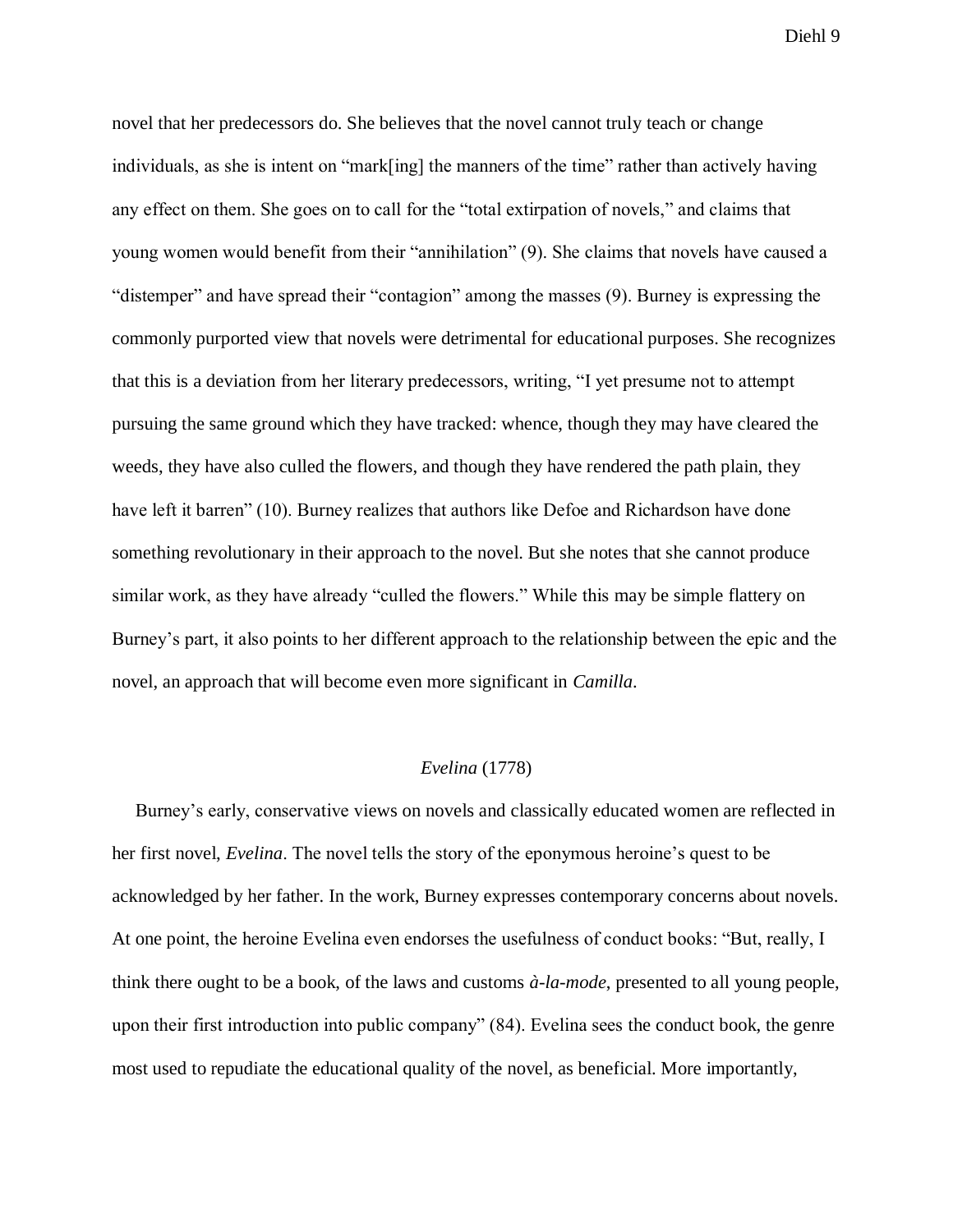*Evelina* contains one classically educated woman: Mrs. Selwyn. Older, unmarried, and relentlessly sarcastic, Mrs. Selwyn is unanimously hated by the other characters in the novel, specifically because of her education. She has a fondness for the odes of Horace, and Evelina calls her "our satirical friend" (*Evelina* 284, 290). Burney, in keeping with the views of her contemporaries, portrays Evelina as feeling superior to Mrs. Selwyn because she has lost the appearance of femininity through her education. Evelina writes to one of her friends that "[Mrs. Selwyn] is extremely clever; her understanding, indeed, may be called *masculine*, but, unfortunately, her manners deserve the same epithet; for, in studying to acquire the knowledge of the other sex, she has lost all the softness of her own. . . . I have never been personally hurt at her want of gentleness; a virtue which, nevertheless, seems so essential a part of the female character, that I find myself more awkward, and less at ease, with a woman who wants it, than I do with a man" (*Evelina* 269). Evelina highlights the effect of learning on Mrs. Selwyn's feminine appearance; she has lost her "softness" and "gentleness," things that Evelina sees as essential for femininity (*Evelina* 269). This commentary about Mrs. Selwyn, made by the heroine of the story, endorses the concerns many had about learning the classics. Mrs. Selwyn has lost her feminine graces through her education.

# *Camilla* (1796)

 However consistent Burney's views are with the condemnation of classically educated women in *Evelina*, she demonstrates a dramatic shift by the time *Camilla* is published in 1796. In fact, she moves from criticizing learned women to critiquing elite male forms of classical education and showing a new confidence in the novel's educational effects. She uses the classics themselves to accomplish this, as *Camilla* is Burney's novel that is most dependent on the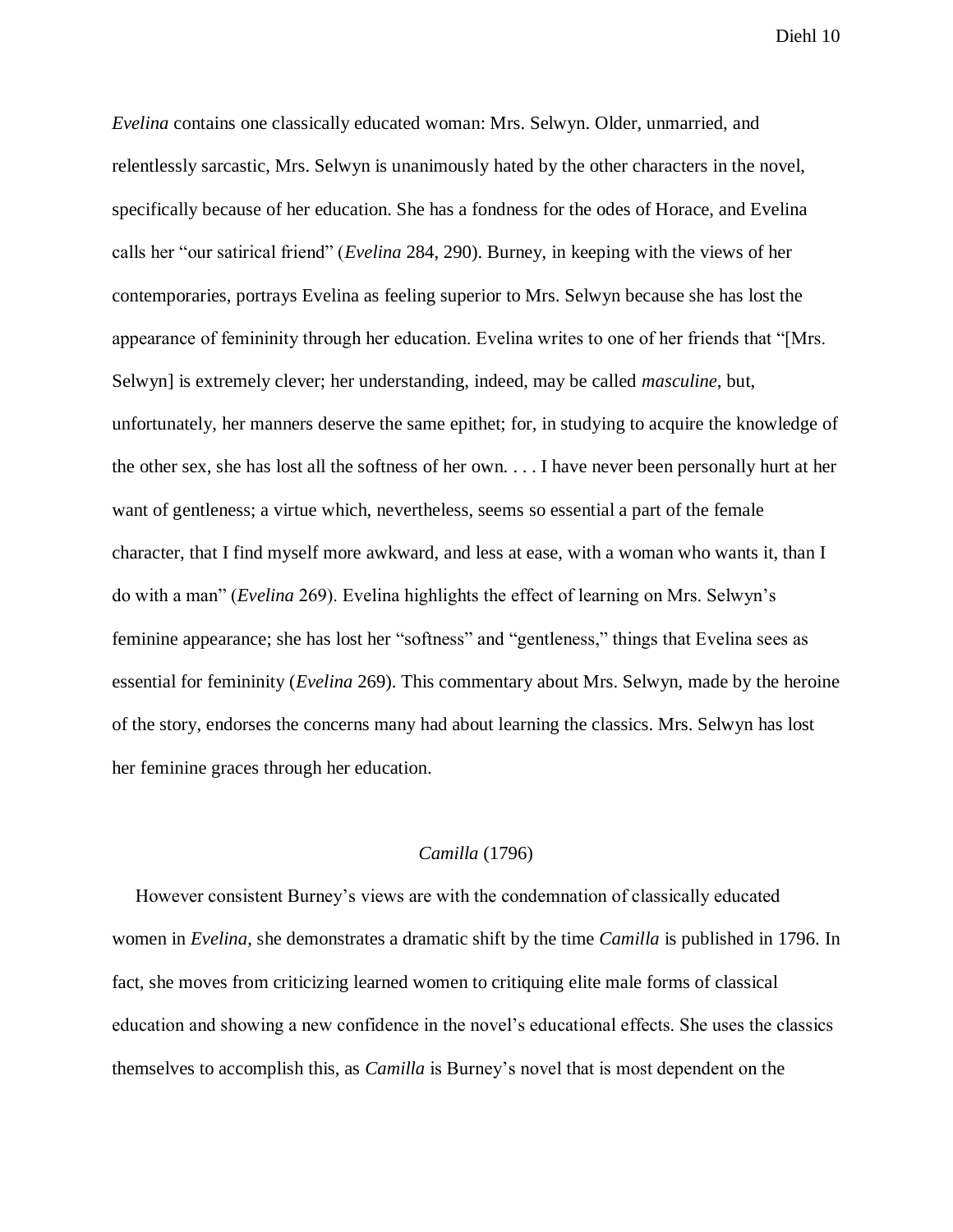classical tradition. Even the title evokes the female warrior from Virgil's *Aeneid*, and Burney makes a direct reference to this connection, when the narrator describes that "[Camilla] '*skimmed*,' like her celebrated namesake" (*Camilla* 849). This is a reference to Virgil's Camilla, whose father, when she was a baby, fastened her to a spear to send her "whizzing" over the river Amasenus in an effort to escape his town's rebellion (648-67). Camilla, the heroine of Burney's story, also has a sister named Lavinia, another name borrowed from the *Aeneid*. The novel contains thirty-seven allusions to classical Greek and Roman texts, and a large part of the plot centers on the outcome of a classical education, for both male and female characters.

 This abundance of allusions to classical literature aligns with Burney's desire to write a "prose epic." In a letter to her father, Burney describes her work as being written in "*the prose Epic style*" (*Camilla*, Introduction, xiv). Referring to her work as an epic carries with it certain implications, especially when it comes to the portrayal of education. Margaret Doody argues that *Camilla* is a both meant as a didactic novel and at the same time a satirization of the popular 18<sup>th</sup>-century conduct book. She writes that "[Burney uses] the simple notion of the didactic story of education as an ironic background or weft against which she wove her tale" (*The Life in Works* 218). Since Burney intended to write an epic, however, education becomes more central than an "ironic background," since Greek and Roman epic poetry had been a foundational part of education for centuries (*The Life in Works* 219). It is impossible to separate the epic from its educational objective. Thomas Maresca, in *Epic to Novel*, writes that epic poetry has traditionally served didactic purposes: "Wisdom, whether conceived as knowledge of philosophy or theology, politics or ethics, has been the core of epic from the Hellenistic allegoresis of Homer forward. Renaissance criticism and practice intensified this element by heavily emphasizing the didactic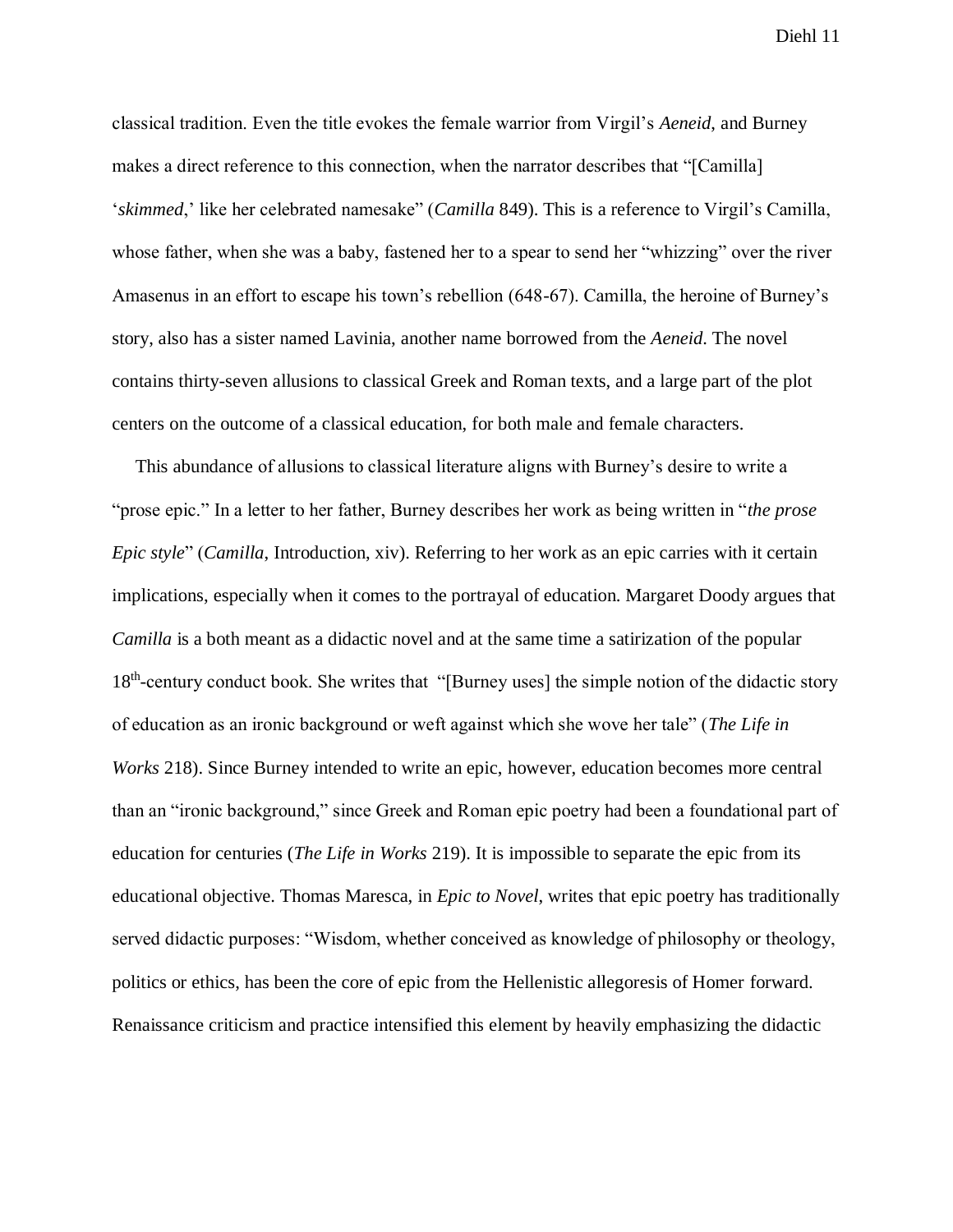purpose of epic and fitting it out as a tool to teach man about, and to help him obtain, felicity" (182). The epic has been used to teach young men for generations.

 In fact, Burney's choice of the *Aeneid* as her source material, instead of one of Homer's epics, points to her educational purpose. Virgil wrote his epic with a "conscious desire to instruct" the Roman people, a desire not present in Homer's works (Thornbury 22). Not only were Greek and Roman epics used to instruct people in antiquity, but they are at the center of the 18<sup>th</sup>-century classical education. Men at university were required to read and translate both the *Aeneid* and the *Iliad* (Clarke 53). Similarly, the 18<sup>th</sup>-century philosopher Jean-Jacques Rousseau uses the relationship between Telemachus and Mentor, characters from Homer's *Odyssey*, to demonstrate the ideal education in his treatise *Emile, or on Education* (414). And yet, Burney uses the didactic function of the epic to lead not to wisdom, or felicity, but rather to a questioning of an education dependent on classical learning. In *Camilla*, she not only adapts the epic for a new didactic purpose, but she questions the utility of the vehicle itself.

 Burney accomplishes this questioning through her approach to the prose epic. She writes that her work will "[be] more multifarious in the Characters it brings into action,—but all *wove* into *one*, with a one *Heroine* shining conspicuous through the Group" (*Camilla*, Introduction, xiv). Burney's ideas are consistent with 18<sup>th</sup>-century thought on the prose epic, best explained by the founder of the genre: Henry Fielding. He argues in the preface to *Joseph Andrews* that if a literary work contains all the aspects of epic, including similar action, characters, and sentiments, and it only lacks poetic metre, then it should be considered a "prose epic." He explains that "tho' it wants one particular, which the Critic enumerates in the constituent Parts of an Epic Poem, namely Metre; yet, when any kind of Writing contains all its other Parts, such as Fable, Action, Characters, Sentiments, and Diction, and is deficient in Metre only; it seems, I think, reasonable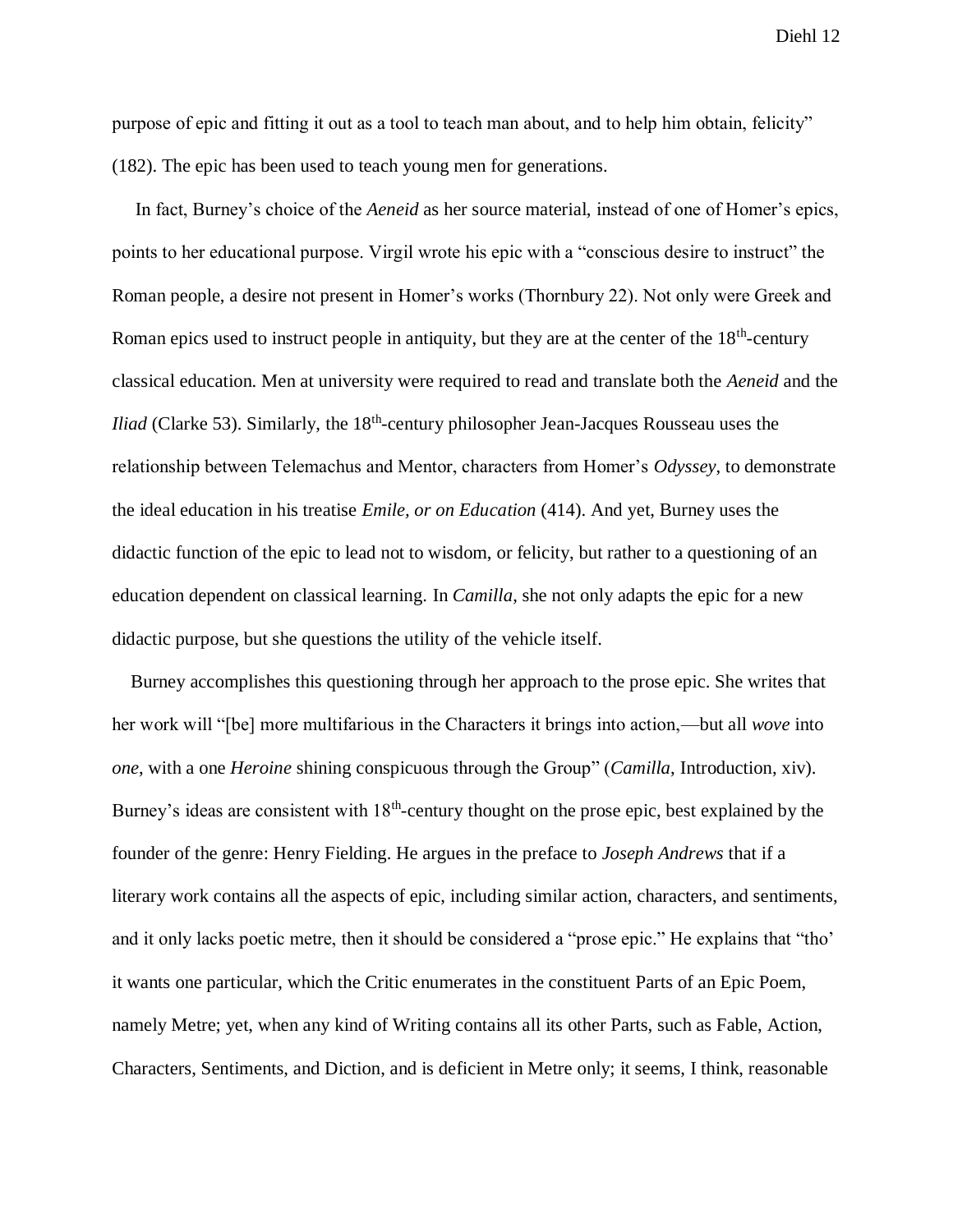to refer it to the Epic" (Fielding 49). And yet, Fielding does not deviate from Aristotle's original understanding of the epic; Fielding maintains that the plot should have a "unity of action" (qtd. in Thornbury 114). Aristotle, in his *Poetics*, explains that "[a] story is not a unity, as some people think it is, simply by being about a single person" (1451a 15-20). In other words, in order for an epic to have unity of action, it is dependent on several characters, instead of just one, with one overarching movement through the plot. Aristotle uses Homer's *Odyssey* as his example, demonstrating how the different elements and characters in the epic turn "about a single action," the action of Odysseus' return home (1451a 25). Fielding employs this concept in *Joseph Andrews*, loosely connecting the events in the plot, and Burney does likewise in *Camilla*. For Burney, the unity of action centers on the union of the "shining conspicuous" heroine Camilla Tyrold with the hero Edgar Mandlebert, and the "multifarious" characters who are "all *wove* into *one*" play a significant role in this action (*Camilla*, Introduction, xiv).

 These diverse characters working toward a unified goal are integral to the novel's designation as a prose epic, but, surprisingly, Burney uses most of these characters to critique an education dependent on the epic: the classical education. The first of these characters is Camilla's uncle, the well-meaning Sir Hugh Tyrold. Burney's portrayal of Sir Hugh mocks the way a classical education is privileged among men. Sir Hugh, having neglected his studies in his youth, comes to believe that he suffers from apathy in his old age due to his lack of knowledge. The narrator comments that "he soon fancied that every earthly misfortune originated in a carelessness of learning . . . even inevitable calamities he attributed to the negligence of his education, and construed every error, and every evil of his life, to his youthful disrespect of Greek and Latin" (*Camilla* 34). Sir Hugh's negligence has not caused a few problems in his life; it has brought about "every error" and "every evil" (*Camilla* 34). Burney deliberately exaggerates the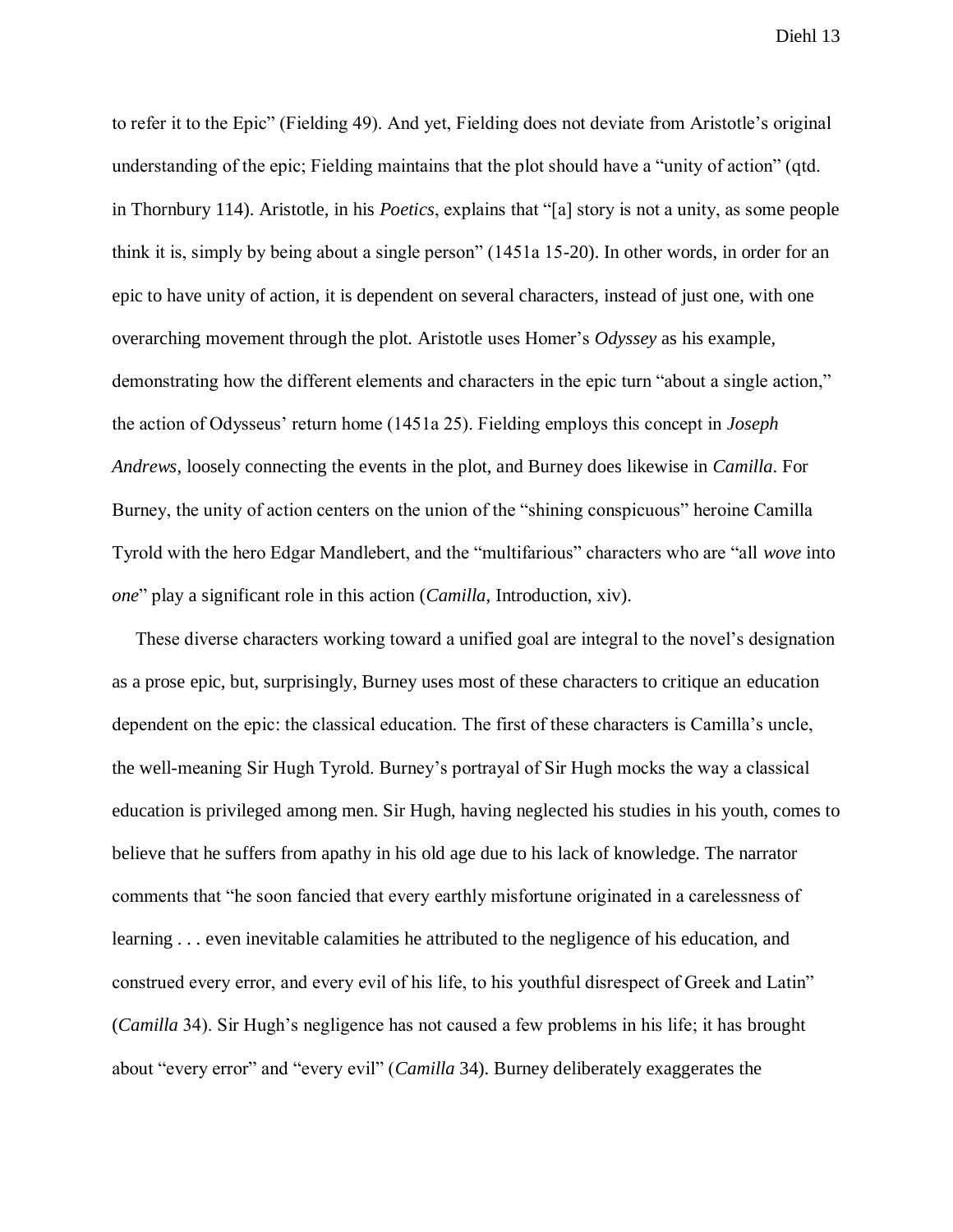consequences of a man ignoring the classics, and, in doing so, she highlights the absurd level of importance often given to such an education.

 Sir Hugh's overestimation of the importance of the classics takes an almost sinister turn when it comes to his niece, Camilla's sister Eugenia. After suffering an injury from a fall, as well as the ravages of smallpox, Eugenia is left physically disabled and scarred from an early age. Sir Hugh is responsible for these calamities, and he decides to make amends by giving her a classical education through a tutor, Dr. Orkborne. Refusing to let anyone tell Eugenia that she is disfigured, Sir Hugh imagines that the classics will restore to her what she has lost. And she has lost a lot—the people who observe her from a distance describe Eugenia as "[a] little lame thing," "an ugly little bod[y]," and a person with "such a hobble in their gait" (*Camilla* 77). She has lost any chance at physical beauty. She no longer has those graces so essential to a woman. She cannot walk without a limp, and the narrator at one point comments that "Eugenia could only have served as a foil, even to those who had no pretensions to beauty" (*Camilla* 58). Eugenia is not an appealing marital option; she only serves to make other women seem more attractive. And yet, Sir Hugh believes that the classics will make her marriageable. Her knowledge of Greek and Latin will replace her beauty; Homer and Horace will mask her limp. Sir Hugh believes that this education will make Eugenia the ideal wife for his nephew Clermont Lynmere, who is himself studying the classics at Eton College. When Sir Hugh first resolves on educating Eugenia, he says, "'I shall make her a wife after his own heart'" (*Camilla* 48). Not only does this imply that Sir Hugh imagines a classical education can transform Eugenia, but it also reveals his assumption that Clermont is both interested in the classics and will find Eugenia's particular knowledge attractive, ideas that are ultimately proven wrong. The amount of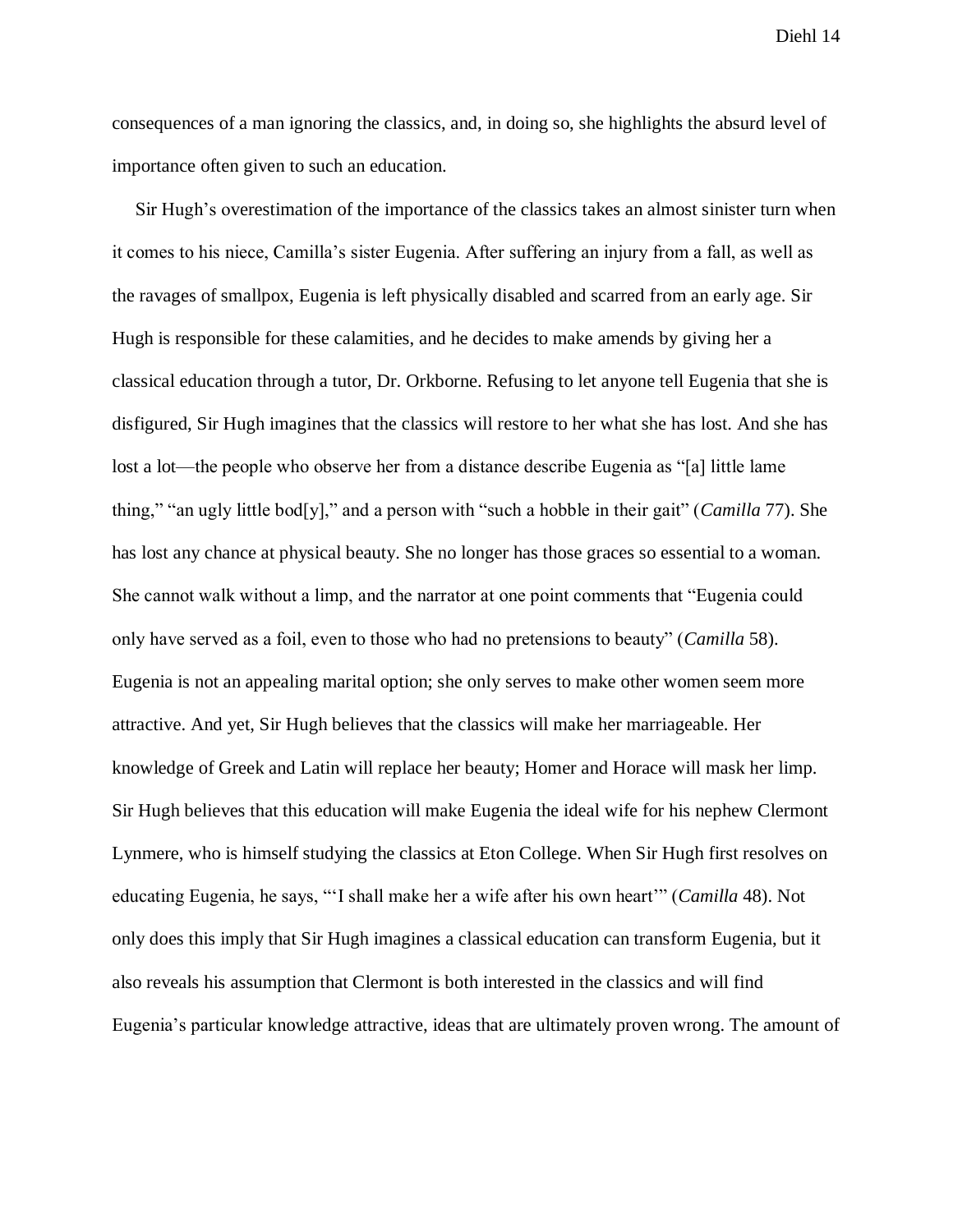importance Sir Hugh places on the classics leads him to think that they are capable of making Eugenia marriageable, an idea that proves disastrous for Eugenia.

Burney uses this marriage plot to criticize the attitude toward classically educated women she originally perpetuated in *Evelina*. When Eugenia, after years of learning, is finally presented to Clermont, he cruelly rejects her, telling his uncle:

"what have I to do with marrying a girl like a boy? That's not my taste, my dear sir, I assure you. Besides, what has a wife to do with the classics? Will they shew her how to order her table? I suppose when I want to eat, I may go to a cook's shop!" (*Camilla* 592).

Again, the concern with a woman learning the classics revolves around femininity; in this case, Eugenia's ability to provide a proper home for Clermont. He argues that she cannot perform her duty as a wife because of her learning, and, to Clermont, she is no longer even a woman: she is a "girl like a boy" (*Camilla* 592). This critique, however similar to Evelina's sentiments about Mrs. Selwyn, is different because of Clermont's character. It is no longer the heroine of the story offering these viewpoints; instead, it is the insipid, vain Clermont who reflects these views. Burney is no longer critiquing an educated woman—she is critiquing the attitude of the male character and his viewpoints.

## A Historical Perspective

 This critique of Clermont's attitude introduces more of Burney's criticism toward a classical education as she confronts the perceived benefits of a classical education for men. Historically, during this time period, the universities of Britain were questioning the same issue. At the University of Oxford, English began to replace Latin as the spoken language in class lectures. Students were supplied with an individual tutor, who was to "form not only the mind but the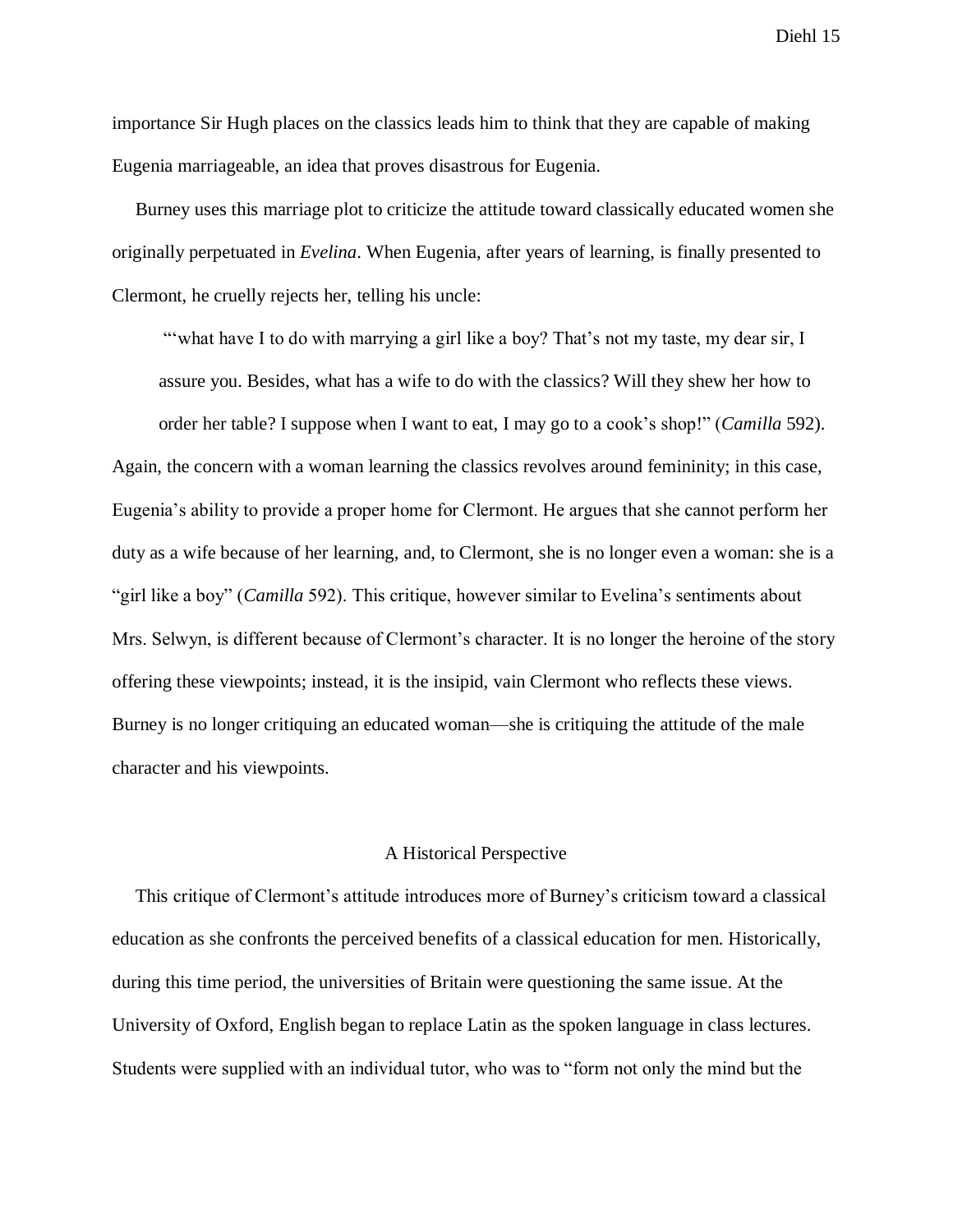man" (Evans 192). Teachers began to place more emphasis on shaping the character and behavior of their students. Some questioned whether or not a knowledge of the classics truly benefitted a person's morality. Essayist William Hazlitt wrote that "Any one who has passed through the regular gradations of a classical education, and is not made a fool by it, may consider himself as having had a very narrow escape" (qtd. in Evans 200). Burney's portrayal of classically educated men in her novel explores this concept, as the educated men are either socially inept or morally bankrupt. Clermont, who has been educated at Eton College, certainly mishandles his relationship with Eugenia, and his education has done nothing for his social ability (*Camilla* 44). In fact, he returns from school ready to indulge "both the natural presumption and acquired luxuriance of his character" (*Camilla* 583). The "acquired luxuriance" implies that Clermont has gained this character trait while away at Eton. Likewise, Camilla's brother, Lionel, has developed detrimental habits while at university. His bad behavior comes directly from his "bad scrape at Oxford," for which he requires a large sum of money (*Camilla* 225). With the encouragement of his friends, Lionel writes a threatening letter to his uncle, demanding money. Eventually, Lionel is found out, and he repents of his behavior (*Camilla*  227). And yet, he quickly reverts to his old ways, and exclaims to Camilla that "the deuce of study is, there is no end of it! And it does so little for one! one can go through life so well without it!" (*Camilla 243*). Certainly, Lionel has not benefitted from his classical education, nor does he see the value of it.

 Since Burney's novels show a classical education as being in need of replacement, it bears noticing what exactly she wanted to replace. What was the desired outcome of a classical education? In the eighteenth century the focus of the traditional university education, as far as it concerned Greek and Latin, was on grammar. Although the speaking of Latin died out, the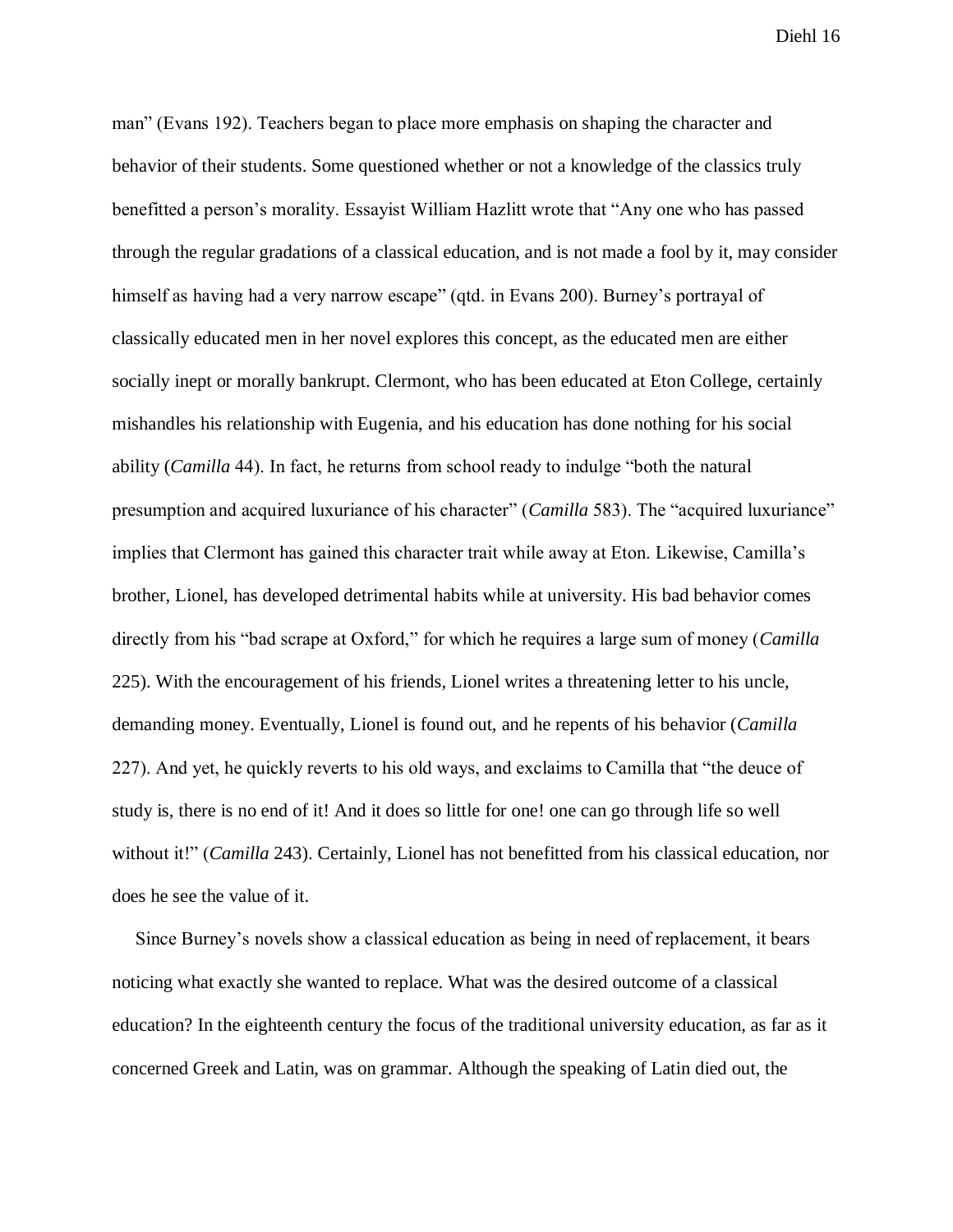emphasis on well-written Latin remained. M. L. Clarke explains that in the eighteenth-century British university system "Latin became less a language for use" and that "education became less utilitarian and more purely literary. The study of Greek advanced, while in Latin the prosewriters were neglected in favour of the poets and verse-composition flourished more than ever" (48). Professors expected that students would perfect their grammar through writing verse. At Oxford, there was a rule stating that "every week the undergraduates are to write a theme or declamation or a translation" (Clarke 71). To be able to write in Latin, and especially to write well, was the hallmark of a classical education. In order to display this intellectual ability to the world, these verses and declamations were often presented at social occasions. Clarke writes that "Academic occasions were adorned with ornate Latin speeches which showed the wit and classical learning of the orator and his hearers. The art of verse-writing in the learned languages was highly valued, and the university scholar was expected to celebrate state occasions and academic functions with appropriate verses" (66). Well-educated young men were also expected to make use of their Latin verse-writing skills to celebrate royal births, deaths, and marriages. Their learning would then be displayed to the world in a way that indicated their status as a classically educated man. While the men did study "logic and moral philosophy" as a part of their university education, the classics were mostly used to learn how to write and to achieve a social status (Clarke 66). Thus they did not receive moral training from the classics, something that irritates John Locke, as he laments that people "have a strange value for words, when preferring the languages of the ancient Greeks and Romans to that which made them such brave men" (46). Men do not care to be educated by the content of the works they read; instead, the focus is on the form of the works and the language used to write them.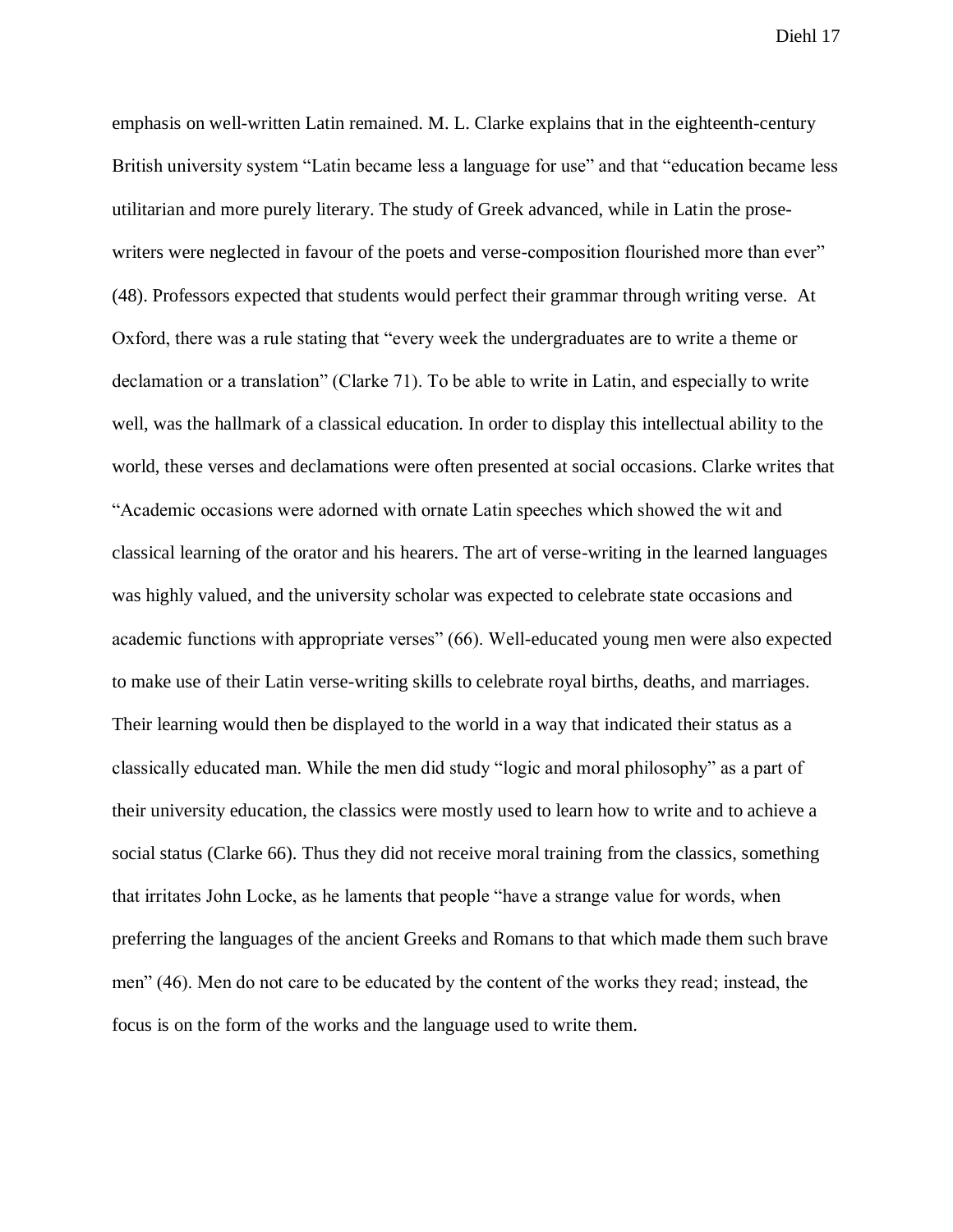However much Locke values the virtues of the Greeks and Romans, he cannot deny that a knowledge of Greek and Latin is a powerful indication of social status; indeed, this was the prevailing opinion of the eighteenth century. Locke himself states, "*Latin* I look upon as absolutely necessary to a gentleman; and indeed, custom, which prevails over everything, has made it so much a part of education" (121). For Locke the social custom of a university education dictates that Latin is not just one part of a whole education, but the immediately recognizable emblem of a well-educated man. Latin, being "absolutely necessary," is a crucial indication of social status. The key word in Locke's comment is, in fact, "gentleman." Locke, a critic of the classical education, still sees a knowledge of Latin as a distinguishing feature of a man of high social status. Indeed, this was the ultimate outcome of the classical education: recognition of the student as an elite gentleman. Margaret Doody argues that "Knowledge of classical languages and literature was, from the Renaissance to the nineteenth century, the passport to the world of power, sacred to the gentleman's authority" (241). She goes on to describe Latin as "The language of power" (*The Life in Works* 241). The exclusive nature of a university education placed graduates in an elite world of authority only accessible to men with the means to afford this education. Latin, then, became the tangible evidence of this status. Thus, a classical education provided men with the appearance of superior education and status through their ability to write and speak Latin.

## Improper Mentorship

 A classical education for Burney's younger male characters fails to be actually useful outside of the elevated social status associated with it. Even more importantly, Burney often portrays the older, more influential male characters in a similar light. Their failures are even more dangerous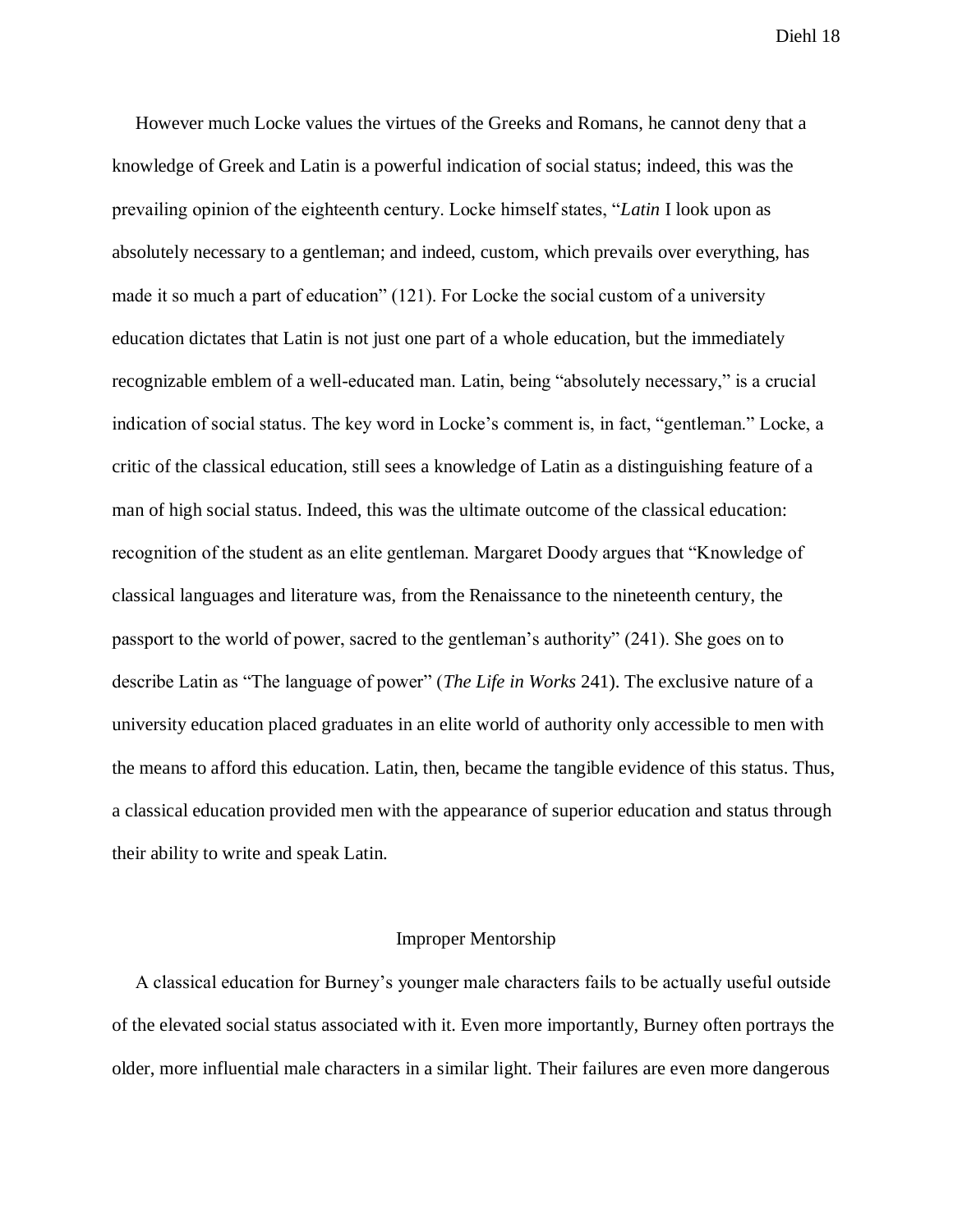because these men serve as mentors to younger characters. The role of the mentor has its roots in classical Greek mythology; in fact, in Homer's *Odyssey*, Mentor is the older man assigned to counsel Odysseus' son Telemachus (Cooper 113). The goddess Athena disguises herself as Mentor, and she is an essential influence for Telemachus, guiding him through the transition from childhood to manhood, and leading him to success (*Odyssey* 1.273-9). The mentor acts in a similar way as the Oxford tutor: both are meant to "form not only the mind but the man" (Evans 192). Helen Cooper writes that, in the 18<sup>th</sup> century, "the device of a mentor in a novel was traditionally a means of showing conventionally approved behavior to the heroine" (116). And yet, Burney deviates from both the classical model, as well as the model of her contemporaries, by representing the dangers of an incompetent mentor throughout *Camilla*. Camilla's father, Mr. Tyrold, is revered by those around him due to his extensive learning and his kindness. His brother, Sir Hugh, admires him exceedingly, and Mrs. Tyrold obeys his every command. Lionel, when lamenting his own study habits, exclaims, "'My father, you know, is firm as a rock. He minds neither wind nor weather, nor fleerer nor sneerer: but this firmness, look ye, he has kept all to himself; not a whit of it do I inherit; every wind that blows veers me about, and makes me look some new way" (*Camilla* 241). Lionel realizes that his father has gained a moral strength of character from his studies, but that he has not passed on this knowledge to his son. Mr. Tyrold has failed to properly guide Lionel. Mr. Tyrold's deficiencies as a mentor extend even further when it comes to his advice to his daughter Camilla. When he realizes that Camilla is romantically interested in Edgar Mandlebert, but that Edgar's affections are uncertain, he advises Camilla to conceal her feelings. He tells her to "'Carefully, then, beyond all other care, shut up every avenue by which a secret which should die untold can further escape you. Avoid every species of particularity; neither shun nor seek any intercourse apparently'" (*Camilla* 360). This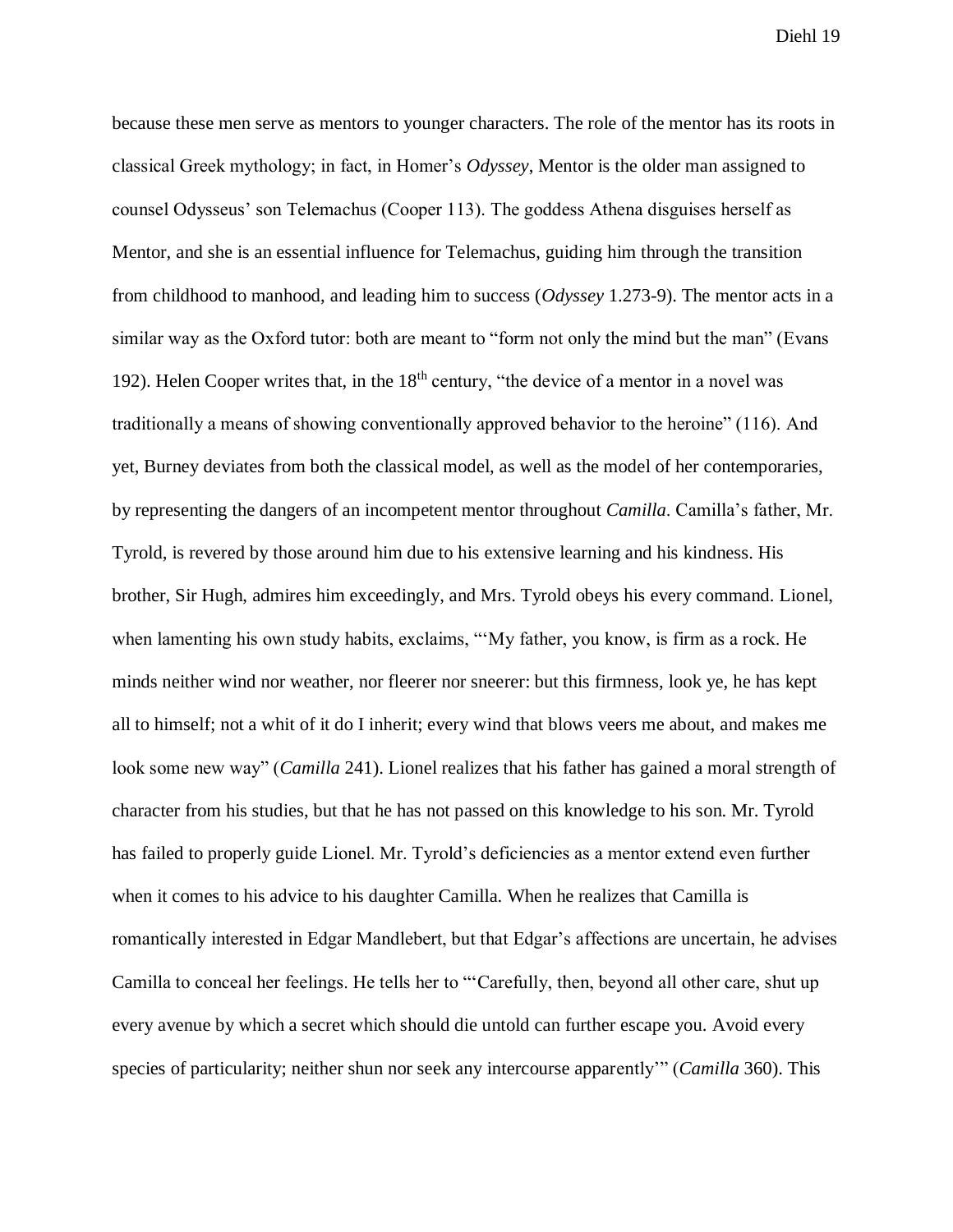advice, while popular enough to become part of an actual conduct book, is ultimately disastrous for Camilla (Doody 231). Edgar, based on the advice of his erring mentor, is waiting for a sign of Camilla's affection. She withholds that sign based on her mentor's guidance. The results are devastating for both characters, and the damage done by these inept mentors is only resolved five hundred and thirty-seven pages later, in the closing of the novel.

 Perhaps the most damage done by a mentor in *Camilla* is perpetrated by the man most associated with classical education: the learned Dr. Orkborne. A highly educated scholar, Dr. Orkborne is obsessed with studying the classics. When first introduced as Sir Hugh's tutor, the narrator comments that "Application, operating upon a retentive memory, had enabled [Dr. Orkborne] to lay by the most ample hoards of erudition; but these, though they rendered him respectable amongst the learned, proved nearly nugatory in his progress through the world, from a total want of skill and penetration to know how or where they might turn to any account" (*Camilla* 36). In an extension of the concerns about learned women, who could lose the appearance of femininity through education, Burney presents Dr. Orkborne as appearing "respectable," while lacking any personal graces (*Camilla* 36). His classical education has prevented him from developing any social skills. In fact, he barely has any control over his own emotions. After a maid mistakenly discards a scrap of paper from Dr. Orkborne's desk, he loses his temper, and shouts, "'I wish you had been all of you annihilated ere ever you had entered my room! I had rather have lost my ears than that manuscript! I wish with all my heart you had been at the bottom of the sea, every one of you, before you had touched it!'" (*Camilla* 210). His passionate outburst is disturbing to the family, and Sir Hugh muses upon Dr. Orkborne's education, saying "'I must fairly own I don't see the great superiorness of learning, if it can't keep a man's temper out of passion'" (*Camilla* 212). The classics have not helped Dr. Orkborne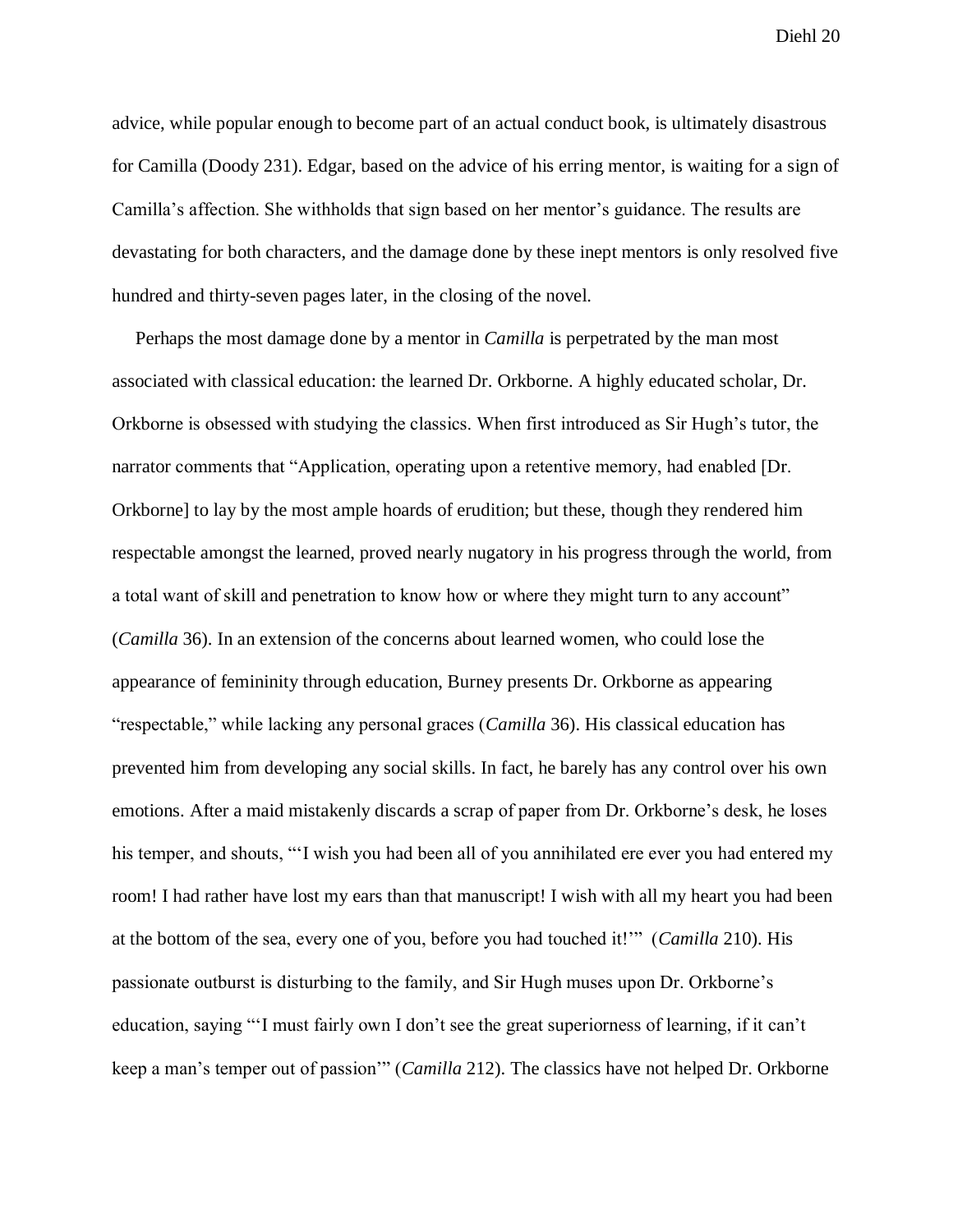learn to reign in his passions, and Sir Hugh, who prizes the classics more than anyone else in the novel, begins to question the value of a classical education. When he fails to educate Sir Hugh, Dr. Orkborne turns his attention to Eugenia, which produces even more dire consequences.

 Burney uses the disastrous relationship between Eugenia and Dr. Orkborne to further highlight the dangers of an education solely dependent on the classics. Dr. Orkborne is Eugenia's tutor from a young age, and is clearly incapable of teaching her any social graces, as he does not understand them himself. The narrator describes Eugenia's artlessness: "Early absorbed in the study of literature and languages, under the direction of a preceptor who had never mingled with the world, her capacity had been occupied in constant work for her memory; but her judgement and penetration had been wholly unexercised" (271). In other words, as a direct result of Dr. Orkborne's ineffective mentoring, Eugenia has no ability to function in society. She knows her Latin grammar, but she cannot make judgements or decisions for herself. Eugenia is determined to follow her mentor's model, and she becomes so invested in her studies that her brother Lionel begins to call her "little Greek and Latin" instead of Eugenia (*Camilla* 500). While this nickname highlights Eugenia's absorption with the classics, it also echoes concerns about the classical education first voiced by the philosopher John Locke in his work *Some Thoughts Concerning Education*. Locke expresses his anxieties about the mentor-mentee relationship, saying that the mentor must value virtuous behavior over the pedantry of the classics. He goes on to address parents directly, writing, "you must confess that you have a strange value for words, when preferring the languages of the ancient Greeks and Romans to that which made them such brave men, you think it worthwhile to hazard your son's innocence and virtue for a little Greek and Latin" (Locke 46). For Locke, innocence and virtue, the admirable qualities of the Greeks and Romans, are more valuable than simply learning the languages they spoke. Burney seems to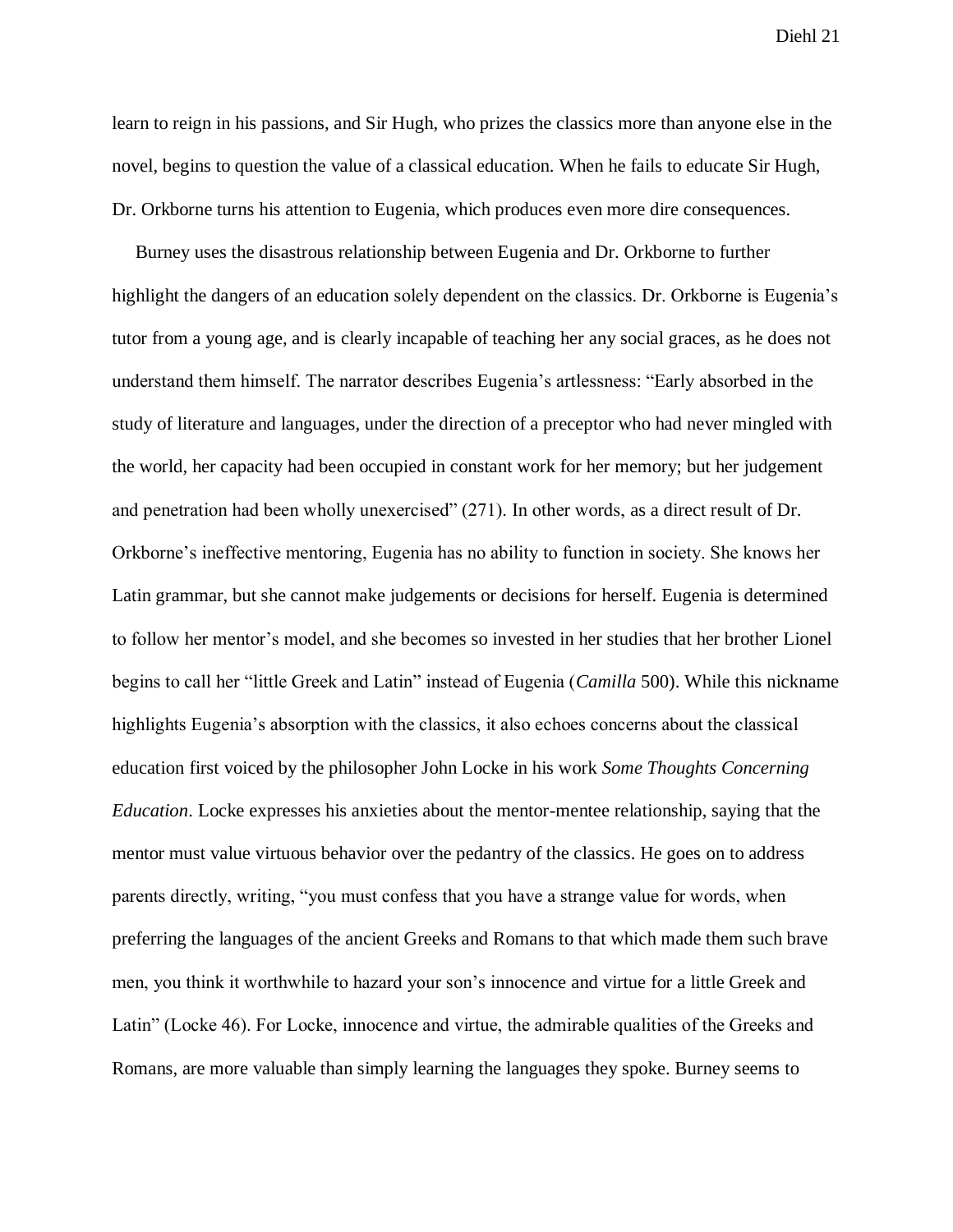support Locke's viewpoint when Lionel refers to Eugenia as "little Greek and Latin," since Eugenia's limited knowledge endangers her innocence and her virtue (*Camilla* 500).

 Burney stresses the danger of this "strange value for words" even more when Dr. Orkborne's obsession with the classics directly places Eugenia in physical danger (Locke 46). At one point he becomes so absorbed with "a verse in one of Virgil's Eclogues," that he completely abandons Eugenia in a field with an angry bull (*Camilla* 131). He also fails to protect the women of the household when a fight breaks out, choosing rather to meditate on "the pugilistic games of old ... . the games of antiquity" (*Camilla* 668). More importantly, Dr. Orkborne is a contributing factor to Eugenia's eventual violent kidnapping by the fortune hunter Alphonso Bellamy. When Bellamy first writes to Eugenia speciously expressing his love, Eugenia has the opportunity to completely rebuff him. She writes a letter in response, and Sir Hugh insists that her mentor read it over for her. The narrator describes that "Dr. Orkborne, being called upon, slightly glanced his eye over the letter, but made no emendation, saying: 'I believe it will do very sufficiently; but I have only concerned myself with the progress of Miss Eugenia in the Greek and Latin languages; any body can teach her English'" (122). He does not give the content of the letter much consideration, only "slightly" glancing at it. Dr. Orkborne is more concerned with making a snobbish comment implying that English is inferior to Greek and Latin. In doing so, he completely ignores the fact that the letter is too kind—it is not strongly worded enough to dissuade Bellamy.

 This lack of proper mentoring by Dr. Orkborne leads to Eugenia's downfall when she is finally kidnapped by the greedy Bellamy. She cannot fathom that anyone would have ill intentions, and when she is first approached by Bellamy, the narrator comments, "Having read no novels, [Eugenia's] imagination had never been awakened to scenes of this kind; and what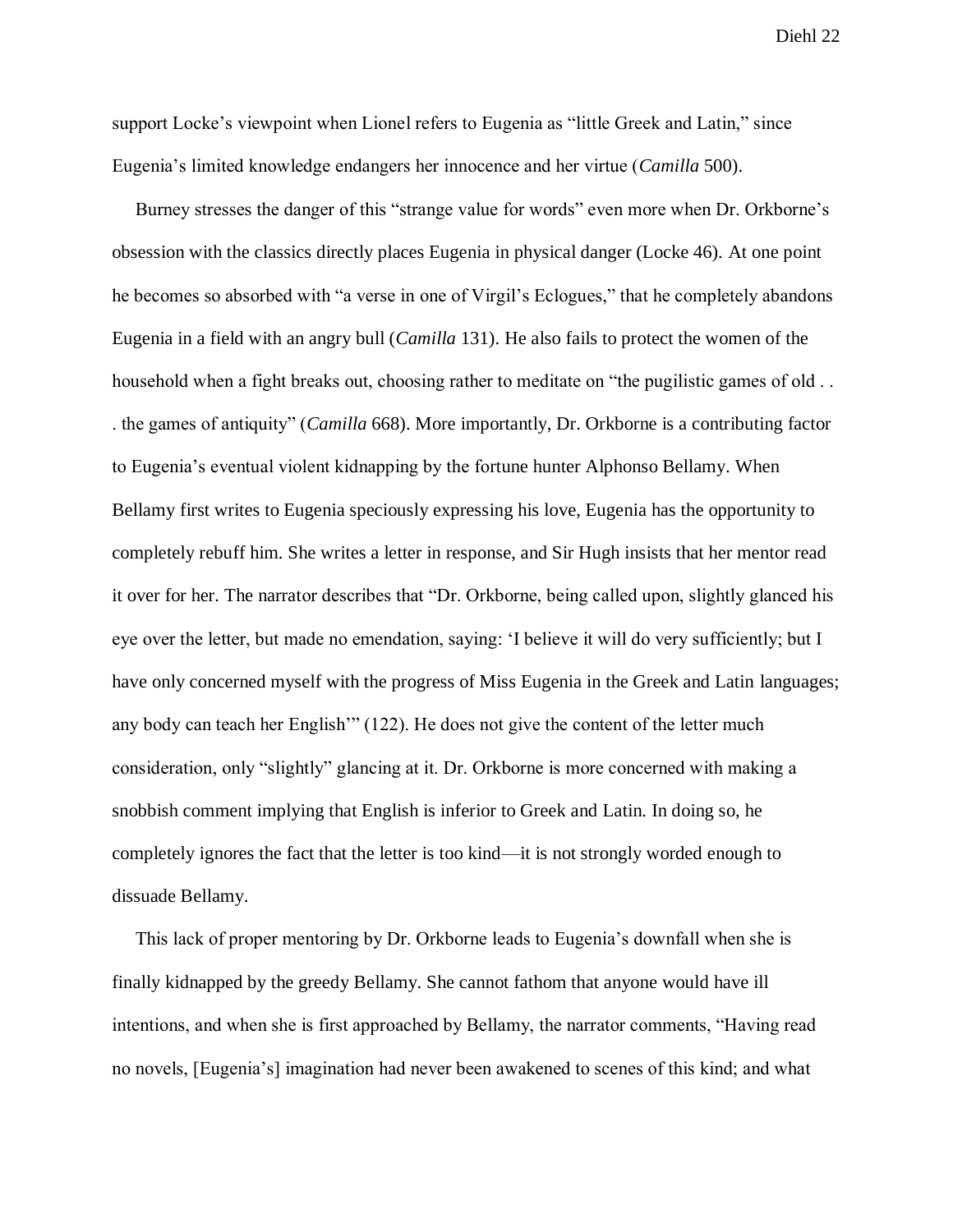she had gathered upon such subjects in the poetry and history she had studied with Dr. Orkborne, had only impressed her fancy in proportion as love bore the character of heroism, and the lover that of an hero. Though highly therefore romantic, her romance was not the common adoption of the circulating library; it was simply that of elevated sentiments, formed by animated credulity playing upon youthful inexperience" (*Camilla* 315). Eugenia cannot see through Bellamy's flowery, romantic speech. She imagines that, because he is expressing the "elevated sentiments" she understands from the classics, he must actually love her. What would be obvious to any patron of the circulating library, a common place for women to access novels, is incomprehensible to Eugenia. As a result, she is violently kidnapped and forced to marry Bellamy. Her classical studies have not prepared her for real life—she cannot recognize Bellamy's scheme. A classical education has failed Dr. Orkborne, and he, in turn, has failed Eugenia. This moment in the novel captures both of these failures, and at the same time, endorses the novel as a useful learning tool. Burney states that, had Eugenia read novels, she would have been able to realize Bellamy's treachery.

 This moment in *Camilla* underscores Burney's changing beliefs about classical education, for both men and women, as well as her beliefs about the role of the novel. In *Evelina*, Burney begins her novel with an apology for having written a novel. She endorses the beliefs of her contemporaries about women and classical education, and portrays Mrs. Selwyn in a negative light. Burney demonstrates more confidence as an author in *Camilla*, where she uses the classical tradition to question the benefits of a classical education. In depicting the classics as ultimately failing both male and female characters, Burney presents the reader with a new mode of effective education for the  $18<sup>th</sup>$  century: the novel.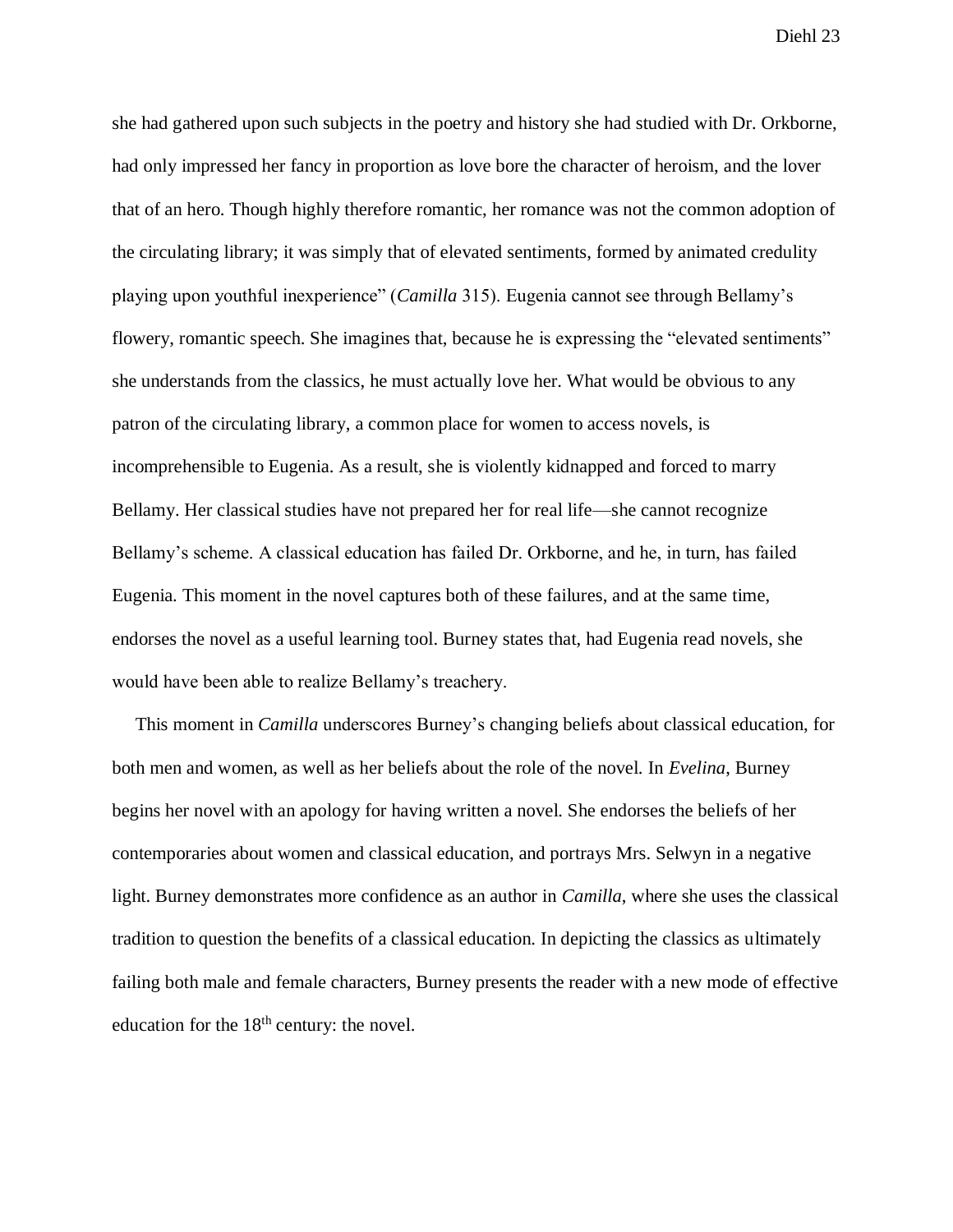## Female Novelists

 Burney also uses *Camilla* to endorse female novelists. She does this by addressing the danger of relying on Latin as an indicator of a well-educated man through her portrayal of Eugenia. While Dr. Orkborne may be the more obvious representation of the failures of philology, it is, in fact, Eugenia whose masculine education, and, more importantly, appearance of education has a greater impact on the heroine of the story. Eugenia, much like the Oxford undergraduate, has devoted her life to the study of Latin and Greek grammar. This inspires her sisters to view her as a highly-educated person, and thus, someone who has superior wisdom. When Camilla receives a marriage proposal from Sir Sedley Clarendel, a man she does not want to marry, she immediately seeks out Eugenia's advice. In fact, she "[runs] to the house for Eugenia," which indicates just how much she relies on Eugenia's supposed knowledge (Burney 528). She does not waste a moment in receiving Eugenia's opinion. Burney continues to describe that "[Eugenia's] extreme youth was no impediment, in the eyes of her liberal sisters, to their belief nor reverence of her superior wisdom. Her species of education had early prepossessed them with respect for her knowledge, and her unaffected fondness for study, had fixed their opinion of her extraordinary understanding" (528). Eugenia, much like a university graduate, has inspired respect through her knowledge of Latin. It is her "species of education," the classical education, that leads Camilla and Lavinia to trust that their youngest sister is wiser than they are. Despite the evidence of her superior learning, Eugenia has not had any experience with the social world, and she does not have any basis for her advice to Camilla. Eugenia instructs Camilla to write a rejection to Sir Sedley, something which Lavinia immediately approves of. However, Camilla struggles with Eugenia's instruction: "Camilla, though she felt an entanglement which fettered herself, thought it by no means sufficiently direct or clear to authorise a rejection of Sir Sedley;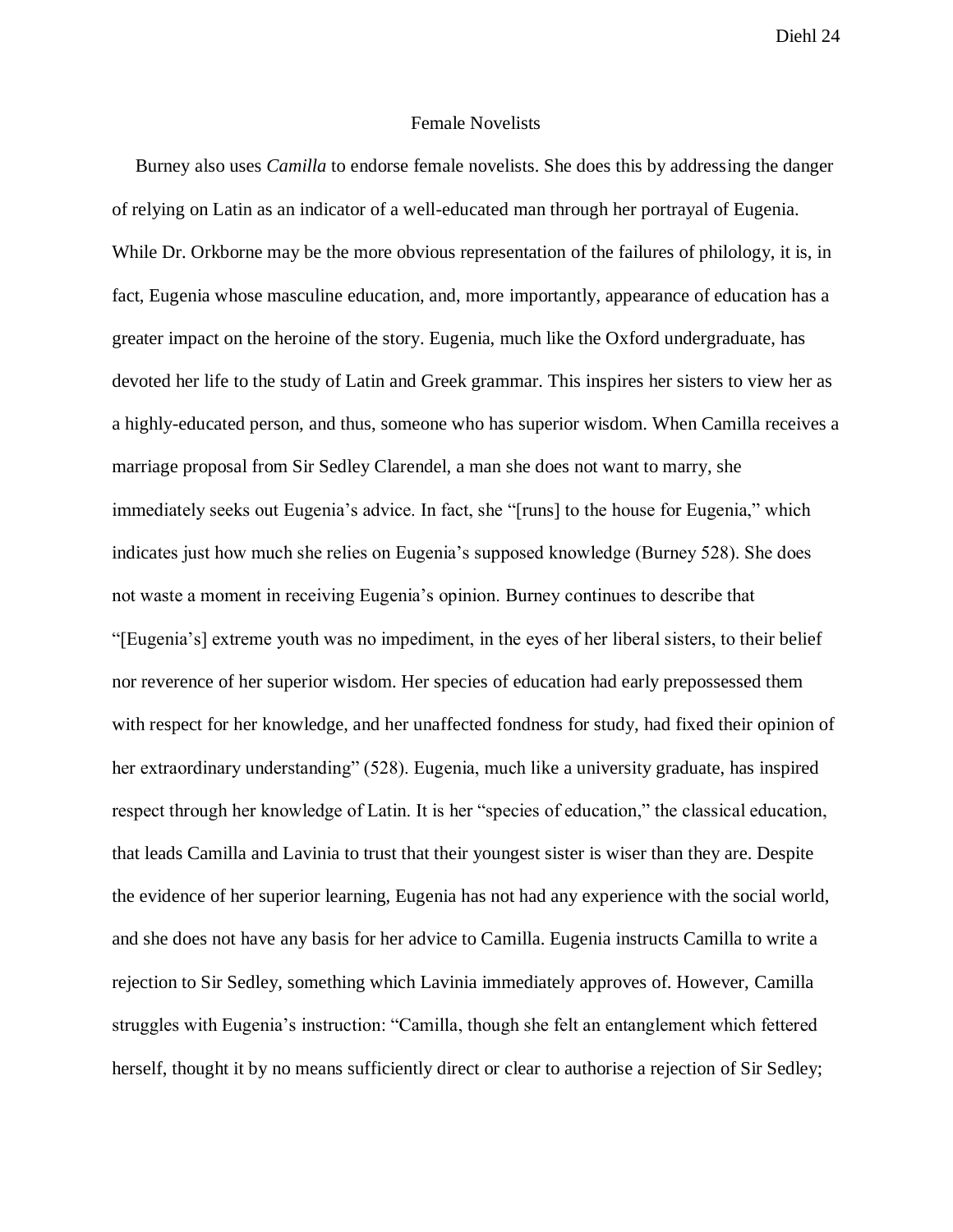since, strangely as she seemed in his power, circumstances had placed her there, and not his own solicitation" (Burney 528). Eugenia's advice goes against what Camilla herself feels is the correct course of action. But, based on Eugenia's appearance of superior wisdom, Camilla writes to Sir Sedley, leading to a disastrous meeting between the two that affects Camilla's relationship with Edgar, which is aggravated again by the "counsel of Eugenia" who encourages Camilla to conceal the marriage proposal from Edgar (Burney 554). Eugenia's appearance of wisdom and authority derived from her knowledge of Latin fails Camilla.

 In fact, after Eugenia's classical education has failed both her and her sister, Eugenia realizes the dangers of relying on appearances and at the same time makes her debut as an author. Coupling these two occurrences allows Burney to comment on the falsity of the seeming wisdom derived from the classics, as well as to point to female authorship as a beneficial alternative. Eugenia weeps with joy to discover that Camilla and Edgar have finally united despite her poor advice. Immediately after this discovery, Eugenia reveals that she has begun her career as an author. She reads an excerpt of her autobiography to her family, which focuses on her loss of physical beauty:

 "'Ye, too, O lords of the creation, mighty men! impute not to native vanity the repining spirit with which I lament the loss of beauty; attribute not to the innate weakness of my sex, the concern I confess for my deformity; nor to feminine littleness of soul, a regret of which the true source is to be traced to your own bosoms, and springs from your own tastes: for the value you yourselves set upon external attractions, your own neglect has taught me to know; and the indifferency with which you consider all else, your duplicity has instructed me to feel.'" (*Camilla* 905)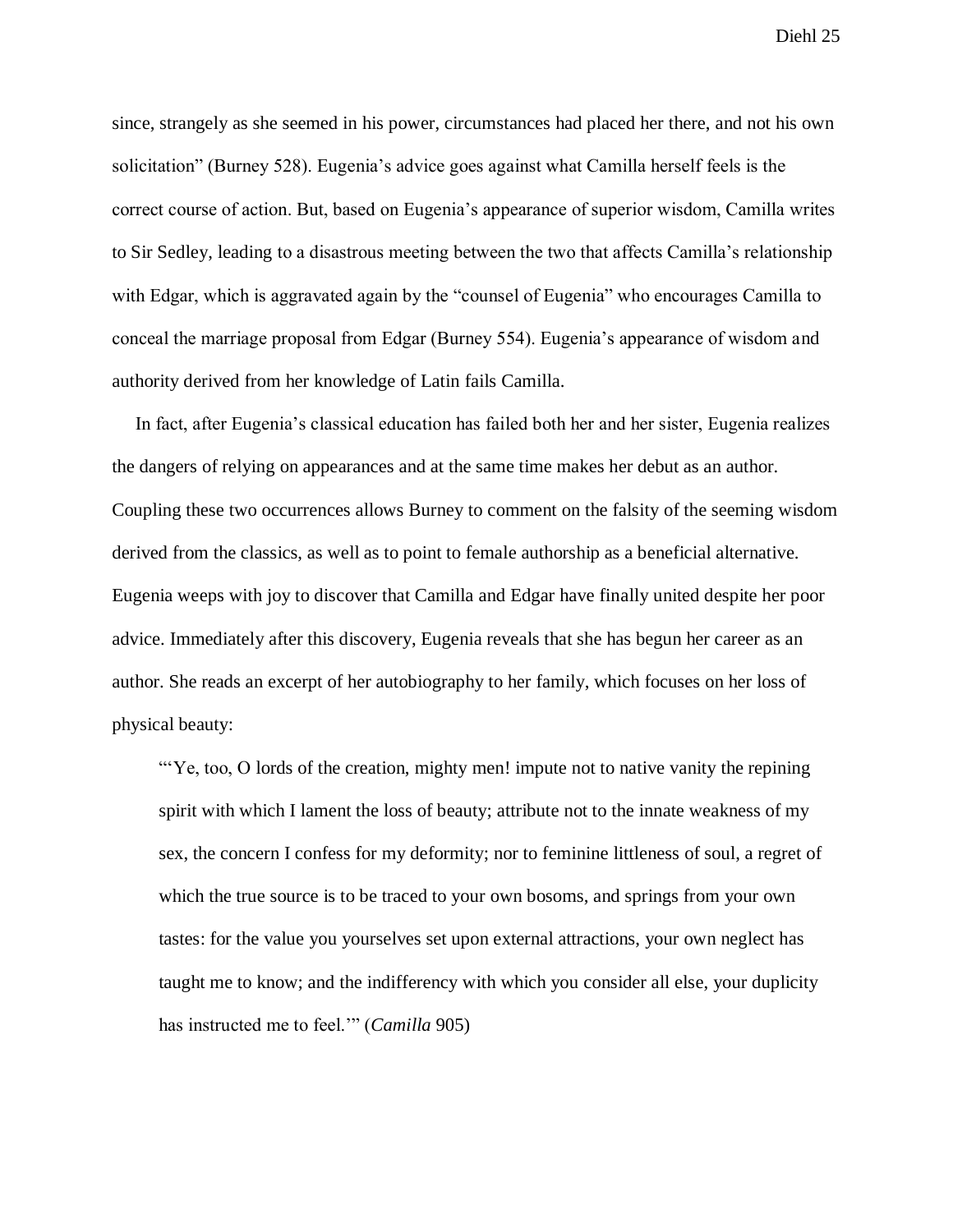Here, Eugenia is clearly discussing her physical appearance. She has lost her "external attractions" and has learned the value of beauty through the lack of male attention she has received. And yet, the passage also acts as a commentary on the value men place on the appearance of education. Valuing people based simply on outward appearance, for Eugenia, is something masculine. The "true source" of such vanity is the "lords of creation." Eugenia has seen the errors that come from seeming educated to others, a belief that stems from her classical education, and she rejects the premise that outward appearance should be the result of a proper education. In a powerful moment, Eugenia writes this personal history, cementing herself as a female author, and allowing Burney to fully endorse female novelists.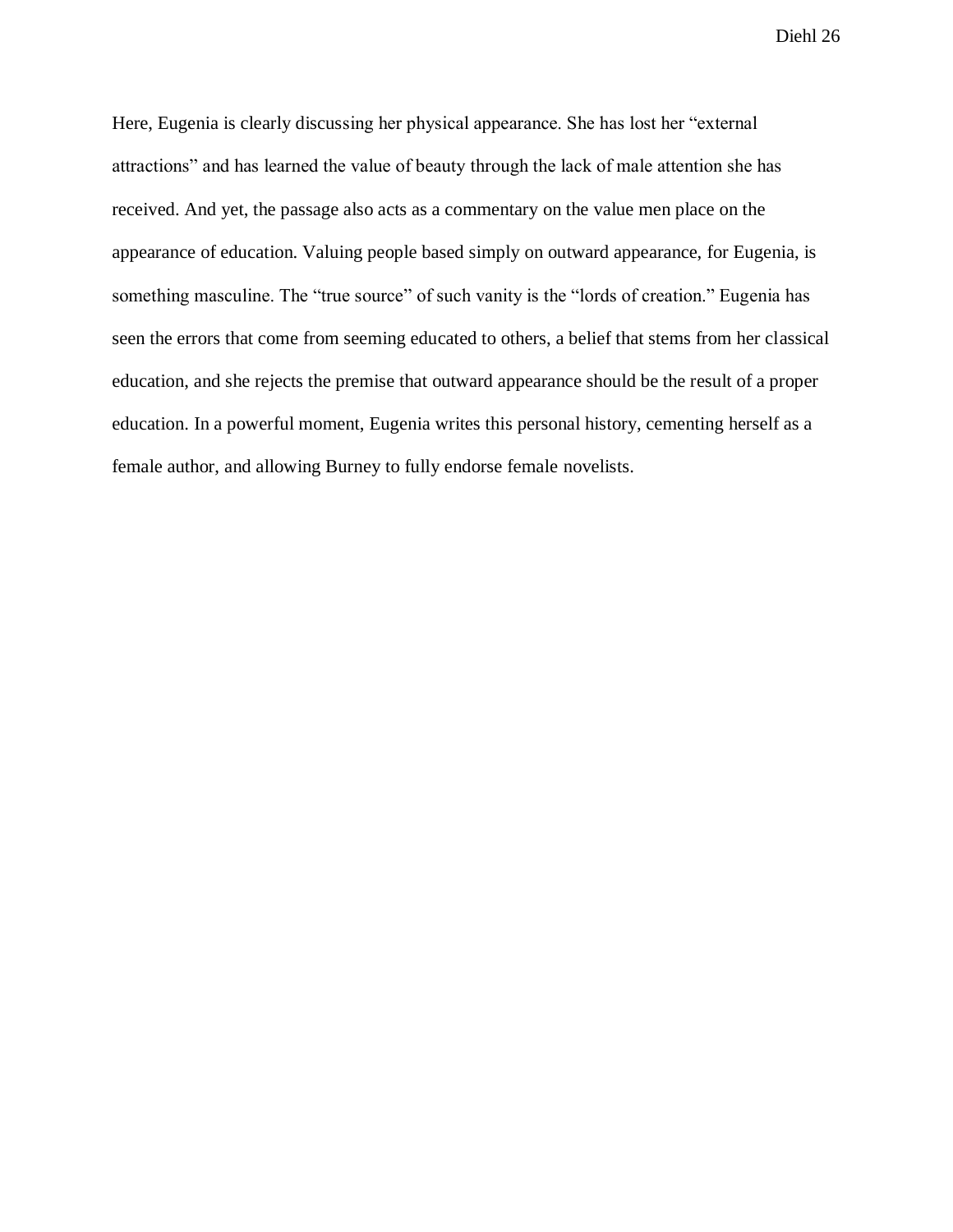# Works Cited

- *Aristotle. Poetics. Aristotle Selections.* Trans. Terence Irwin and Gail Fine. Hackett Publishing, 1995, pp. 543-557.
- Burney, Frances. *Camilla*. Oxford University Press, 2009.
- ---. *Evelina*. Oxford University Press, 2008.
- Chapone, Hester. *Letters on the Improvement of the Mind: Addressed to a Young Lady.* William D. Bellfor, 1815.
- Clarke, Martin Lowther. *Classical Education in Britain 1500-1900*. Cambridge University Press, 2014.
- Cooper, Helen. "Persuasion and Power: The Significance of the Mentor in Three Novels by Frances Burney." *A Celebration of Frances Burney*, edited by Lorna J. Clark, Cambridge Scholars Publishing, 2007, pp. 112-126.
- Doody, Margaret Anne. *Frances Burney: The Life in Works*. Cambridge University Press, 2010.
- ---. *The True Story of the Novel*. Rutgers University Press, 1996.
- Evans, G.R. *The University of Oxford: A New History*. I. B. Tauris, 2013.
- Fielding, Henry. *Joseph Andrews* and *Shamela*. Penguin Classics, 1999.
- Fordyce, James. *Sermons to Young Women*. M. Carey, 1809.
- Hemlow, Joyce. "Fanny Burney and the Courtesy Novel." *PMLA*, vol 65, no 5, September 1950, pp. 732-761
- Homer. *Odyssey*. *Homer's Iliad and Odyssey: The Essential Books*. Trans. Barry Powell. Oxford University Press, 2015.
- Johnson, Samuel. *The Rambler* No. 4 [The New Realistic Novel]. *Samuel Johnson: The Major Works*. Oxford World's Classics, 2000, pp. 175-179.